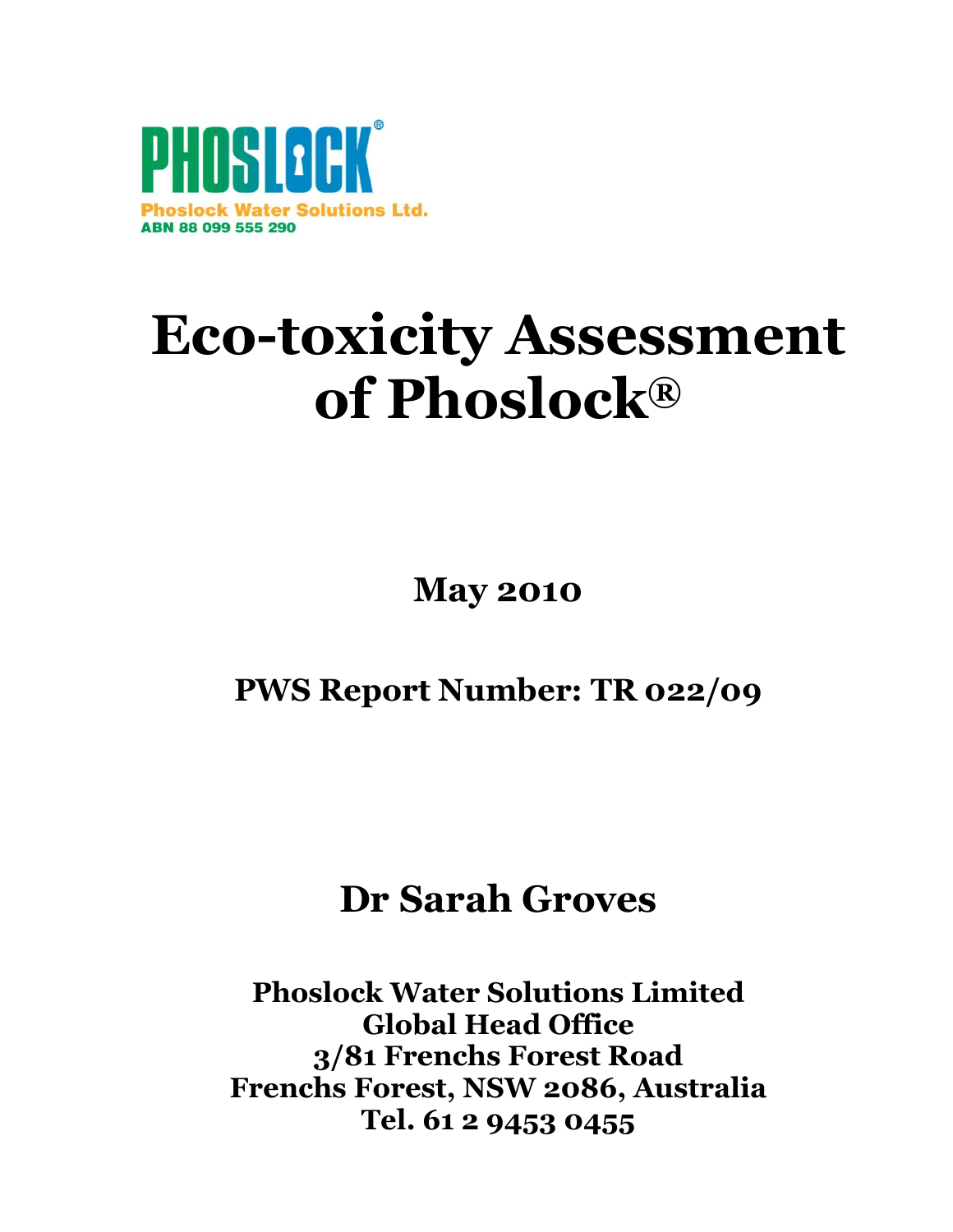## **Table of contents**

| 12. Mitigation of Phoslock <sup>®</sup> toxicity by phosphorus and/or carbonate 27     |  |
|----------------------------------------------------------------------------------------|--|
|                                                                                        |  |
| 14. Thickness of sediment capping layer of Phoslock $^\circ$ and its effect on bottom- |  |
|                                                                                        |  |
|                                                                                        |  |
|                                                                                        |  |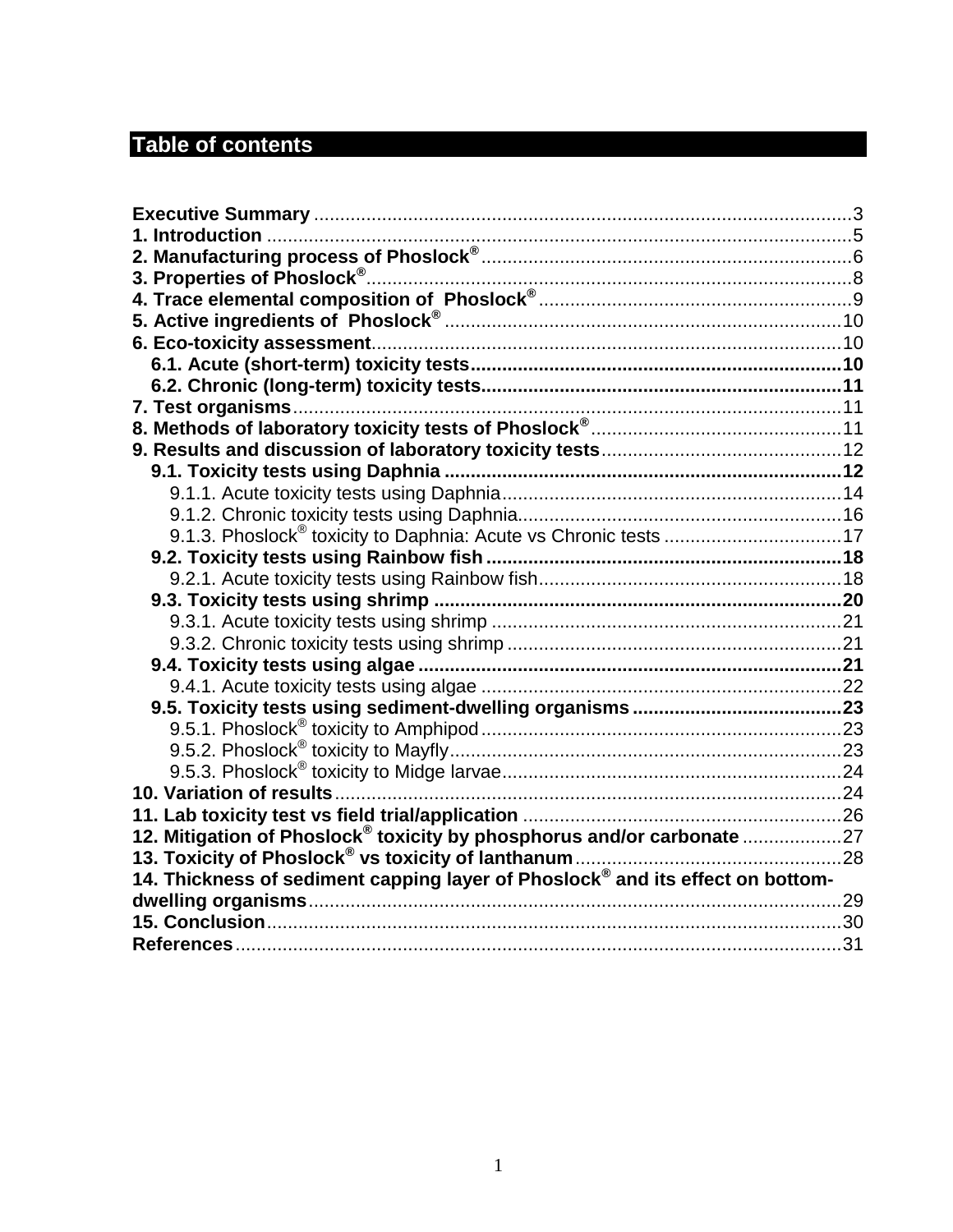## **List of Figures**

| Figure 1. Mixing bentonite clay and lanthanum chloride at Phoslock <sup>®</sup> manufacturing                  |
|----------------------------------------------------------------------------------------------------------------|
| Figure 2. Dewatering and drying process during Phoslock <sup>®</sup> manufacturing at Kunming                  |
| Figure 3. Packaging dry, free flowing granular Phoslock <sup>®</sup> in manufacturing factory at               |
| Figure 4. a) Dry, free flowing granular Phoslock <sup>®</sup> (2 – 4 mm), b) 25 kg Phoslock <sup>®</sup> bag 8 |
|                                                                                                                |

## **List of Tables**

| Table 2. Recommended ANZECC sediment quality guidelines for a range of elements                      |
|------------------------------------------------------------------------------------------------------|
| Table 3. Trace elemental composition of Phoslock <sup>®</sup> (all concentrations including the      |
| Table 4. Acute and chronic toxicity of Phoslock <sup>®</sup> and lanthanum chloride to Daphnia. 13   |
| Table 5. Acute toxicity of Phoslock <sup>®</sup> and lanthanum chloride to rainbow fish 18           |
| Table 6. Acute and chronic toxicity of Phoslock <sup>®</sup> to shrimp ( <i>Macrobrachium</i> sp) 20 |
|                                                                                                      |
| Table 8. Chronic toxicity of Phoslock <sup>®</sup> to sediment-dwelling organisms (amphipod,         |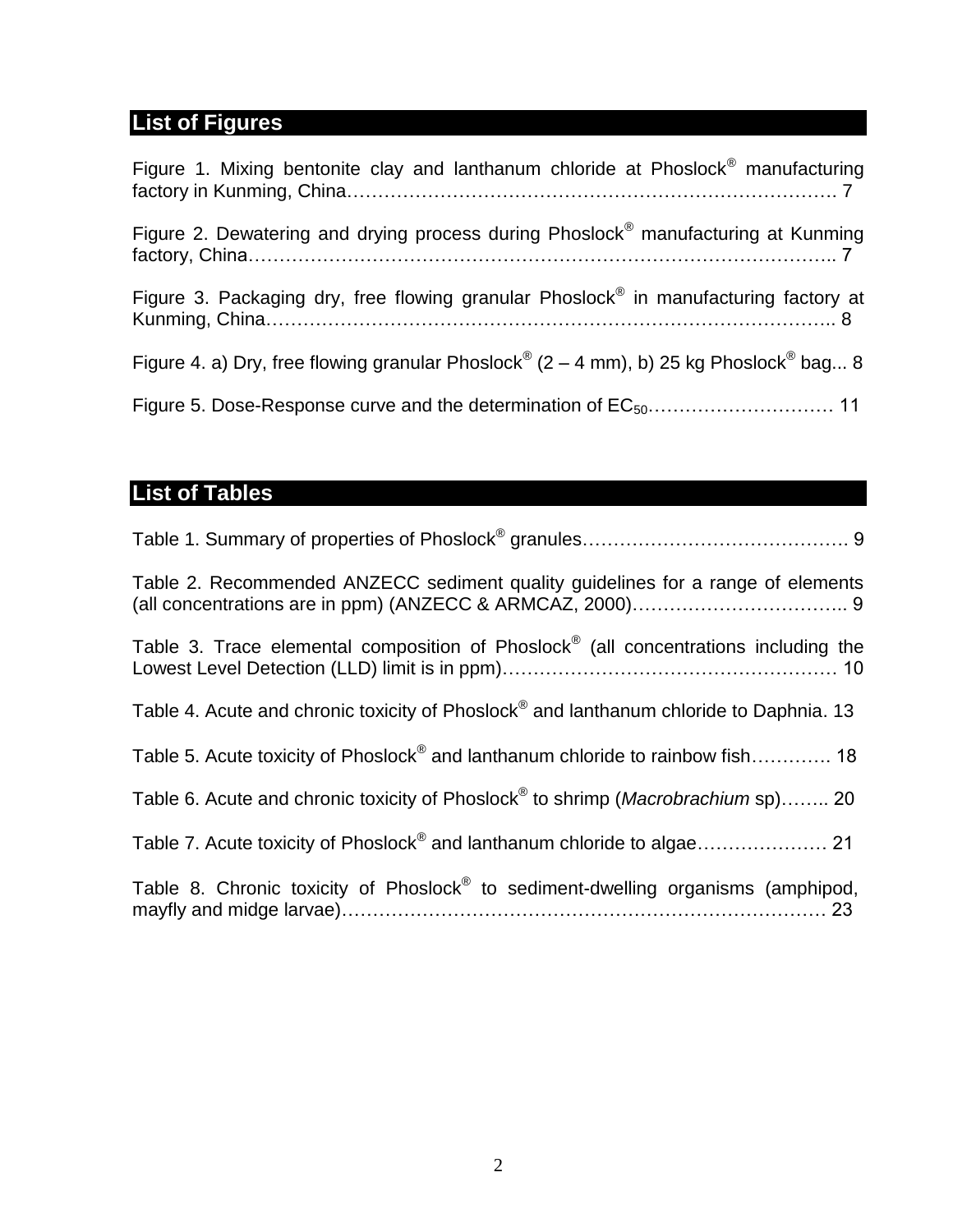#### <span id="page-3-0"></span>**Executive Summary**

Phoslock<sup>®</sup> is a modified clay product that was developed by the Commonwealth Scientific and Industrial Research Organisation (CSIRO), Australia to remove phosphorus from water bodies and eliminate the chance of blue-green algal blooms. The use of Phoslock $^{\circledast}$  with its active ingredient lanthanum, is a new but fast emerging effective P-inactivation and blue-green algae management tool. To assess and manage any possible adverse environmental side effects of any new product, it is crucial to: assess the eco-toxicity; ensure that the product specifications meet various regulatory standards; and ensure that it is safe for organisms contained in natural aquatic ecosystems at proposed dose rates. The objective of this eco-toxicity report is therefore to analyse and interpret historical toxicity and assessment studies using Phoslock<sup>®</sup> and the often substituted, however not comparable, lanthanum chloride. The Phoslock<sup>®</sup> toxicity assessment on human health is addressed in a separate document.

During the manufacturing process of Phoslock<sup>®</sup>, the lanthanum ions are incorporated into bentonite by using the cation exchange capacity of clay minerals. This renders the lanthanum in Phoslock® almost entirely non-bioavailable and therefore optimal over the addition of the soluble LaCl<sub>3</sub> to a water body. After an application of Phoslock<sup>®</sup>, the lanthanum ions react with the phosphate (and other dominant anions) in the water body or remain bound within the clay structure under a wide range of physiological conditions. The only exception to the rule is in water bodies that have very low alkalinity (<20 mg/L) and/or low phosphate concentrations (<0.005 mg/L) where a small concentration of lanthanum (e.g. loosely bound or residual lanthanum) may leach out of Phoslock® (due to low anion concentrations), not being taken up by dominant anions in the water body as rapidly as in water bodies with high alkalinity and phosphate. Even in these environments, the concentration of dissolved lanthanum associated with the product is very low. Laboratory studies with granular Phoslock® demonstrated that no lanthanum was leached out within 24 h when granular Phoslock® (10 mg/L) was dissolved in Milli-Q water; and only a small concentration of lanthanum  $(-16 \mu g/L)$  was leached out from the 10 mg/L concentration of Phoslock® when dissolved in low alkalinity natural water or synthetic soft water.

A large number of acute and chronic eco-toxicity tests using Phoslock<sup>®</sup> and/or lanthanum chloride have been undertaken on a number of sensitive organisms and algae including: water fleas (Daphnia); several species of Rainbow fish; freshwater shrimp; benthic organisms such as amphipods, mayflies and midge larvae; and various species of algae. The results of these toxicity tests using Phoslock<sup>®</sup> and lanthanum (in the form of  $LaCl<sub>3</sub>$ ) demonstrates a wide variation in responses of test organisms to Phoslock<sup>®</sup> solutions or leachates and lanthanum chloride. There are several factors that may be responsible for these variations including: differences in experimental methods used among separate experiments such as: TCLP method; the use of a suspension of Phoslock<sup>®</sup> granules or using synthetic lanthanum chloride instead of Phoslock<sup>®</sup>; different types of test media such as artificial soft water, hard water, Milli-Q water, nanopure water and natural lake or pond water; all resulting in differences in the concentration of lanthanum leaching among different tests.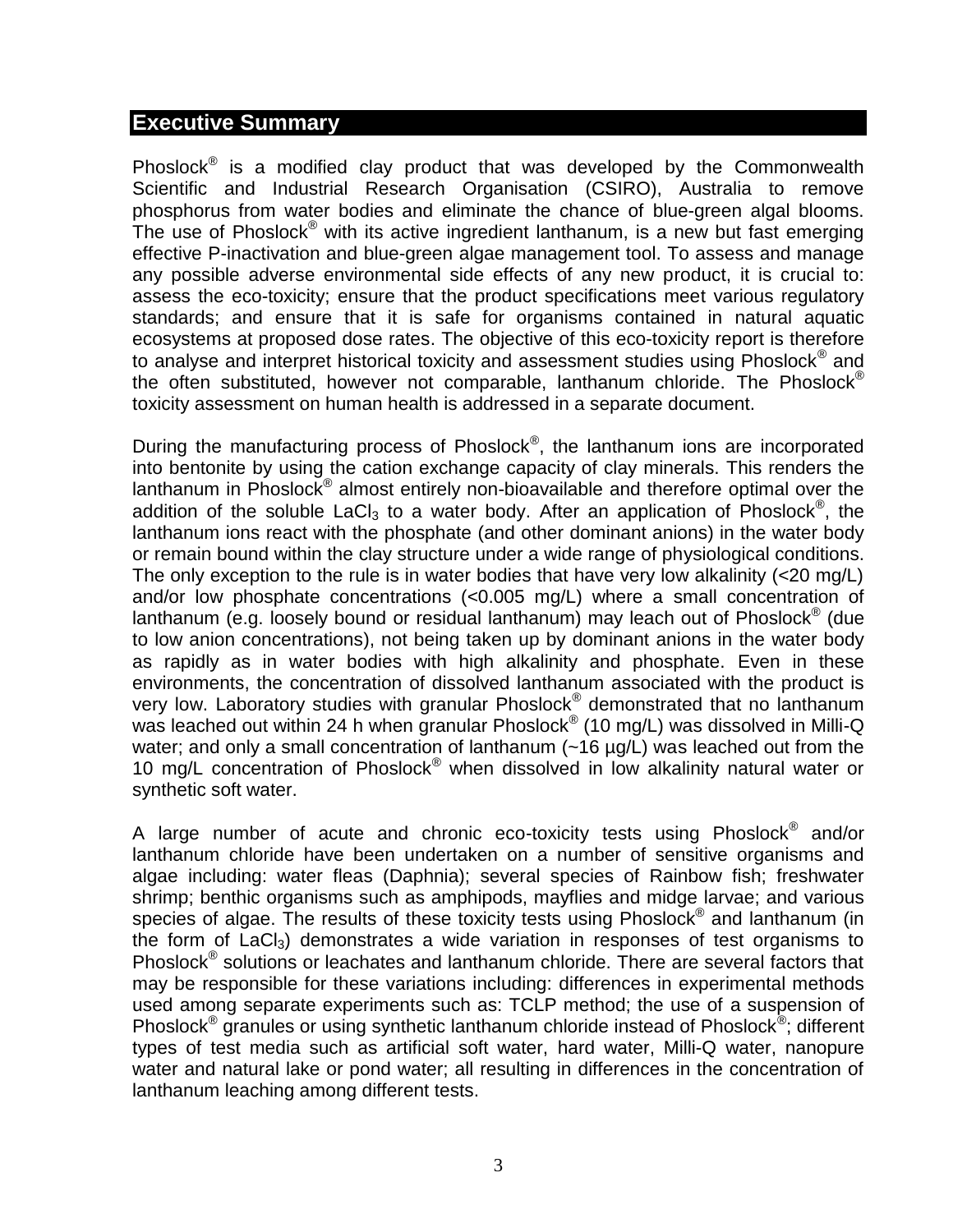During an application, once the Phoslock<sup>®</sup> granules or slurry (granules mixed with application water) are added to the water body, the Phoslock<sup>®</sup> moves down through the water column, and settles on the sediment. Therefore, it is suggested that the toxicity tests be conducted in a manner designed to simulate the application of granular Phoslock<sup>®</sup> to freshwater and utilise a range of exposure concentrations in order to encompass potential application scenarios. This can be achieved by using suspensions of different concentrations of Phoslock<sup>®</sup> granules in the toxicity tests. Results from recent toxicity studies using suspensions of Phoslock<sup>®</sup> granules that were dissolved in low and high alkalinity natural waters demonstrated no toxic effects of Phoslock® to aquatic organisms in the solution using up to 13,600 mg Phoslock<sup>®</sup>/L which is several thousand times higher than that of usual 100:1 (100 g Phoslock® for 1 g FRP) application dose rate. When applied to natural water, the lanthanum toxicity of Phoslock<sup>®</sup> significantly reduces due to phosphorus and/or carbonate uptake. Reaction of lanthanum with phosphate to the insoluble LaPO<sub>4</sub> or with carbonate to the  $La_2(CO_3)_3$ and subsequent precipitation would result in the residual lanthanum being unavailable to aquatic biota.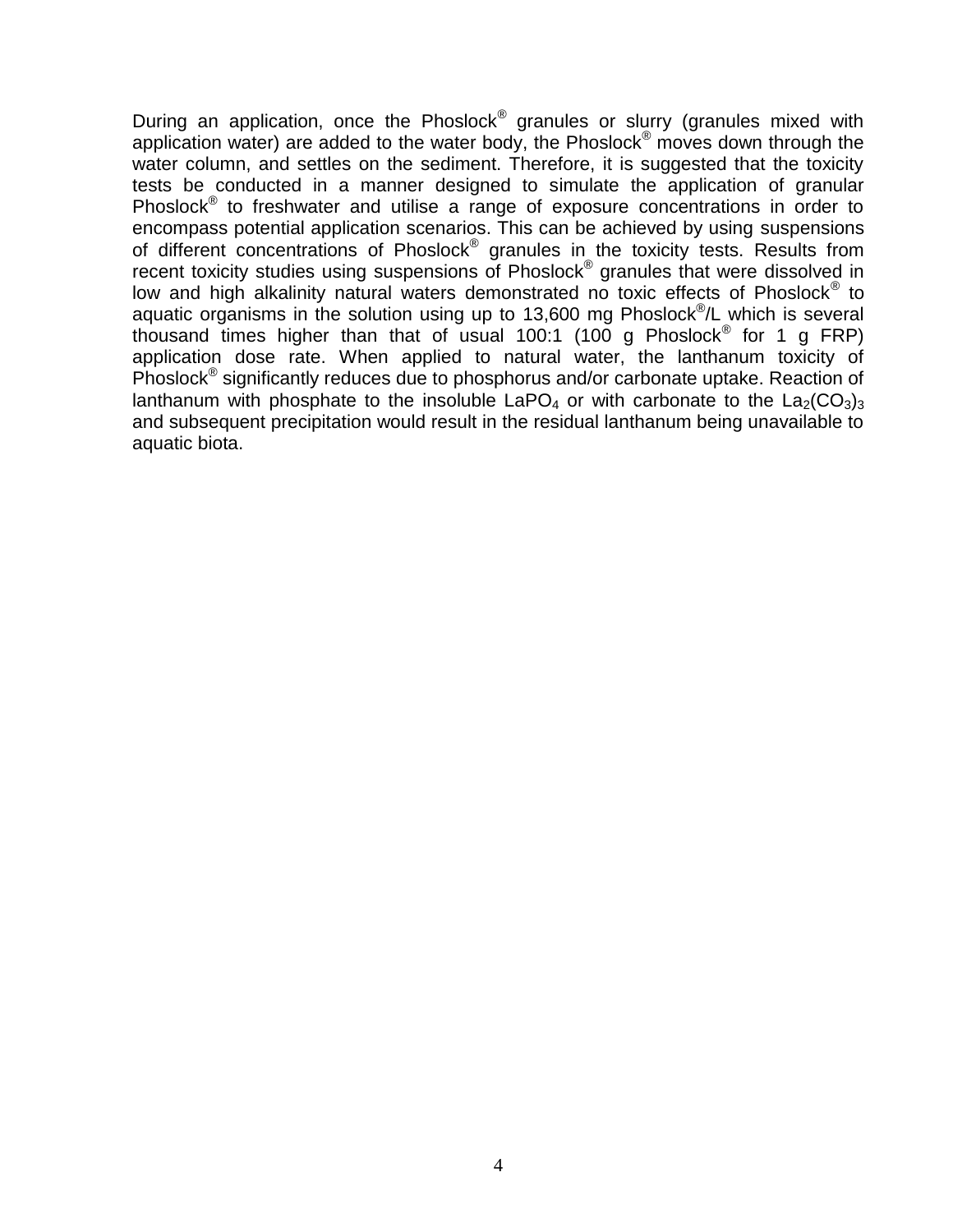#### <span id="page-5-0"></span>**1. Introduction**

Phoslock<sup>®</sup> is a modified bentonite clay product containing the active ingredient lanthanum, a rare earth element. Phoslock® was developed during research undertaken at the CSIRO Department of Land and Water and funded by the Western Australian State Government's Water and Rivers Commission and the Swan River Trust. Phoslock® removes phosphate (Filterable Reactive Phosphorus – FRP or Soluble Reactive Phosphorus - SRP) from water. Phoslock Water Solutions Limited (PWS) manufactures and applies Phoslock® to water bodies ranging from recreational lakes, drinking water reservoirs and intensive aquaculture ponds in order remove excess phosphate and control algal blooms.

Phoslock<sup>®</sup> has been applied to water bodies in over 20 countries in order to reduce and control the concentration of algal biomass (e.g. blue green algae or cyanobacteria). The amount of Phoslock<sup>®</sup> applied to an individual water body depends on the amount of bioavailable and total phosphorus present in the water body, hydrobiology of the water body such as inflows and runoff, sediment phosphate release as well as the chemical properties of water. As a general rule Phoslock<sup>®</sup> is applied at the rate of 100:1, i.e. 100 g Phoslock<sup>®</sup> is required to remove 1 g of bioavailable phosphorus (FRP). Before application to a water body, the Technical Team at PWS assesses the historical physico-chemical conditions of an application and calculates an applicable quantity of Phoslock<sup>®</sup> to dose for each individual water body. This is calculated by considering all aspects of the aquatic ecosystem including chemical and biological attributes.

Phoslock<sup>®</sup> consists of bentonite clay and lanthanum; bentonites are a group of clays formed by crystallisation of vitreous volcanic ash that were deposited in water. Bentonite is not considered toxic to humans or the environment. The expected acute oral toxicity of bentonite in human is very low ( $LD_{50}$ >15 g/kg) (HSDB, 2000). In addition to several other commercial uses, bentonite has been approved as a food additive in Australia (NICNAS, 2001).

Lanthanum (La<sup>3+</sup>) is not influenced by redox reactions (as in the case of  $Al^{3+}$ ), and when bound with  $PO_4^3$  forms the insoluble compound,  $LapO_4$  (Rhabdophane). Lanthanum and lanthanum salts are not on the NOHSC *List of Designated Hazardous Substances* (NOHSC, 1999a) and they are unlikely to be classified as hazardous substances in accordance with the NOHSC *Approved Criteria for Classifying Hazardous Substances* (NOHSC, 1999b). However, it has also been found that the free/unbound lanthanum can be toxic to aquatic organisms depending on its concentration and application rate (Peterson et al., 1974). The toxicity problem of free lanthanum limited its use significantly, until an appropriate carrier that could lock the lanthanum ions into its structure was discovered in the mid 1990s by the CSIRO. Lanthanum toxicity and the availability of its free form was dramatically reduced by incorporating the lanthanum ions into the structure of a high exchange capacity mineral, such as bentonite, hence the development of the innovative product, Phoslock<sup>®</sup>.

In order to assess and manage any possible adverse environmental side effects of any product (e.g. Phoslock<sup>®</sup>), it is crucial to assess the eco-toxicity of the product and ensure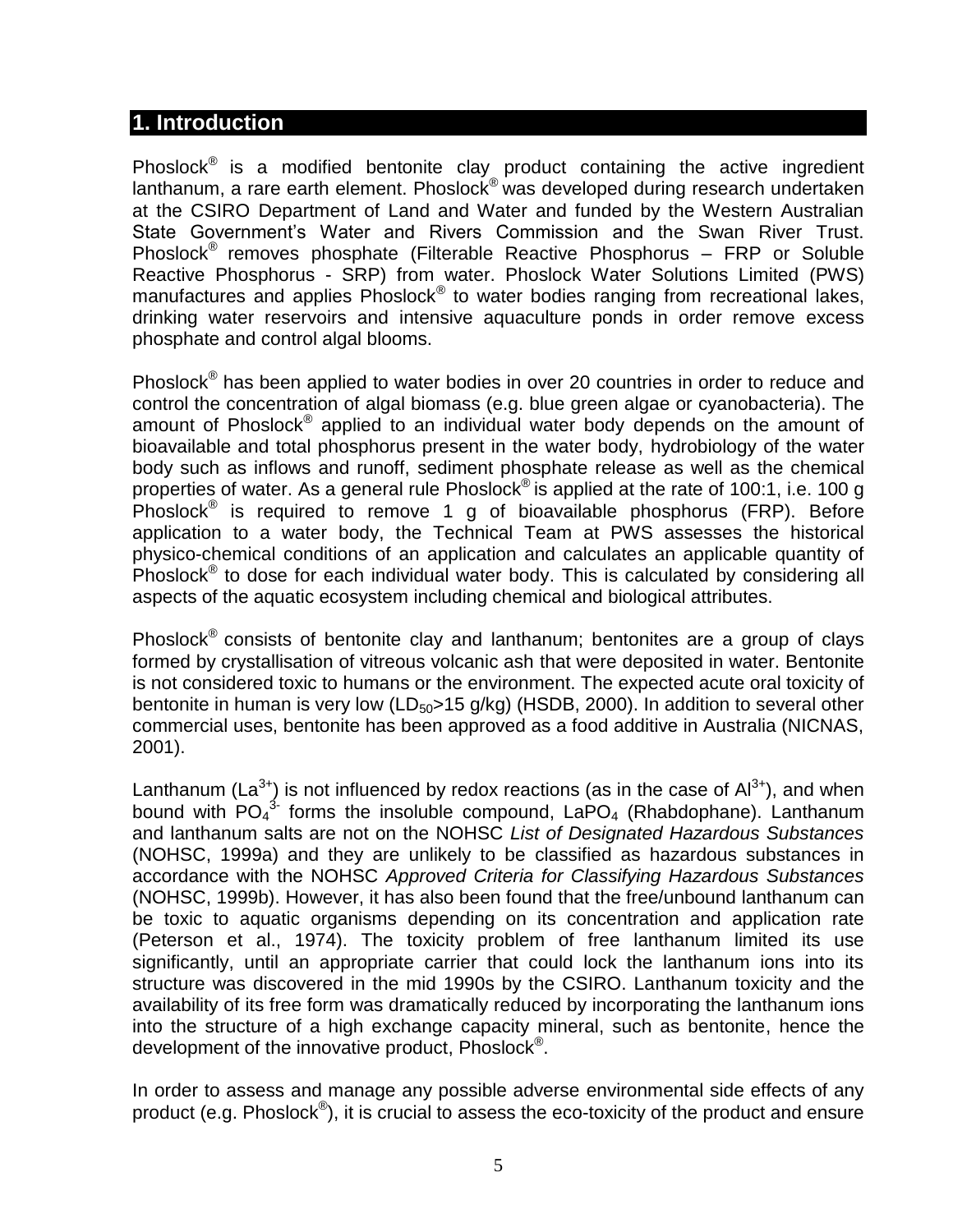that the product specifications meet various regulatory standards. The objective of an eco-toxicity assessment or an environmental risk assessment is therefore to prove that the properties of Phoslock® and the Phoslock® product are safe for natural aquatic ecosystems at proposed dose rates.

Several independent organisations have conducted extensive laboratory and field studies on the toxicity of Phoslock® using a range of aquatic organisms and the United States Environmental Protection Agency toxicity testing criteria. Most of the results showed that Phoslock<sup>®</sup> is not toxic to aquatic organisms and humans at normal dose rates applied in to water bodies (NICNAS Public Report, 2001; Clearwater, 2004; Martin & Hickey, 2004; Ecotox report, 2006a,b; Uniquest report, 2006 & 2007; Ecotox report, 2008; Watson-Leung, 2008; Lurling et al., 2008; Lurling & Tolman, 2009). However, some results indicated that Phoslock<sup>®</sup> may be toxic to some organisms at higher dose rates in certain waters, e.g. low alkalinity.

This report, therefore, summarises the properties of Phoslock<sup>®</sup> and the results of ecotoxicity tests conducted by the CSIRO Centre for Advanced Analytical Chemistry, NIWA (National Institute of Water & Atmospheric Research, New Zealand), Ecotox Services Australasia, Institut Dr. Nowak Germany, Wageningen University Netherlands, Ontario Ministry of the Environment, Ontario (Canada) and other researchers who published their work in journals, and eco-toxicity assessments undertaken by UniQuest Pty Ltd Australia and NICNAS (National Industrial Chemicals Notification and Assessment Scheme, Australia).

## <span id="page-6-0"></span>**2. Manufacturing process of Phoslock®**

During the manufacturing process of Phoslock<sup>®</sup>, modified bentonite clay and lanthanum chloride are mixed in an aqueous solution (Figure 1). The lanthanum is absorbed into sites within the bentonite and becomes the active compound that removes phosphate. The lanthanum ions are incorporated into bentonite via cation exchange in the clay. This exchange capacity is a result of a charge imbalance on the surface of the clay sheets, which is balanced by surface adsorbed cations that are exchangeable in aqueous solutions. In the preparation of Phoslock<sup>®</sup>, the lanthanum ions are exchanged with these surface-adsorbed, exchangeable cations. Lanthanum ions are strongly associated with the bentonite clay and are not released as soluble lanthanum into the water. The lanthanum will either react with the phosphate anion in the water body or remain bound within the clay structure under a wide range of physiological conditions (Douglas et al., 2000).

Phoslock® was originally formulated in the form of a slurry. A dry, free flowing granular form was developed in 2004 (Figure  $2 - 4$ ), resulting in ease of transportation and reduced application cost. Another advantage of granular Phoslock® is that during the manufacturing process (granulation process) significant dewatering of the slurry occurs which significantly reduces the amount of residual lanthanum associated with the product. The Quality Control (QC) program of Phoslock Water Solutions Limited ensures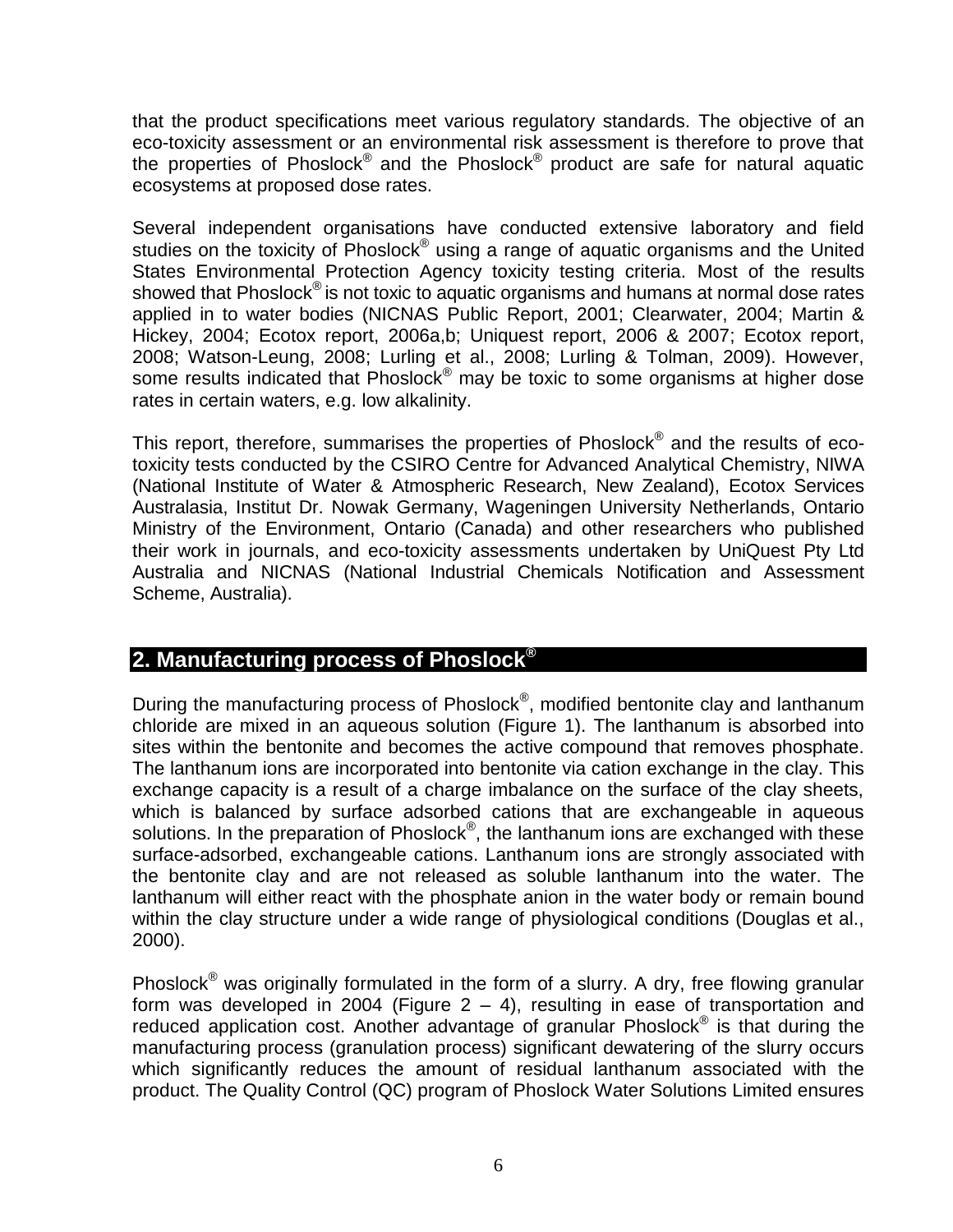that, during the manufacturing process, the lanthanum content of the Phoslock<sup>®</sup> granule is 50±2 mg/g i.e. 5% (±0.2%).



**Figure 1**: Mixing bentonite clay and lanthanum chloride at the Phoslock<sup>®</sup> manufacturing factory in Kunming, China.



**Figure 2**: Dewatering and drying processes during the Phoslock® manufacturing at Kunming factory, China.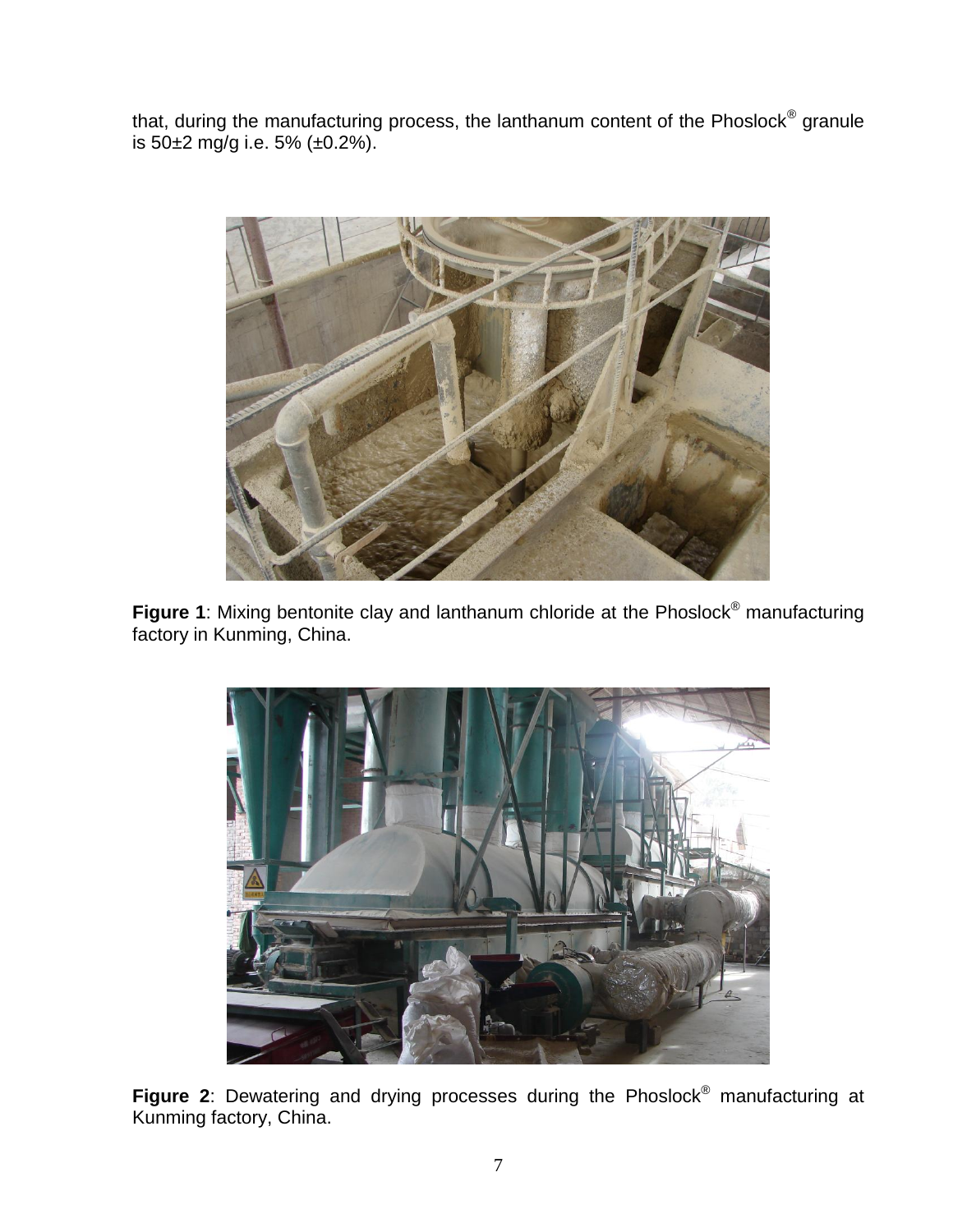

Figure 3: Packaging dry, free flowing granular Phoslock<sup>®</sup> in the factory at Kunming, China.



**Figure 4**: a) Dry, free flowing granular Phoslock<sup>®</sup> (0.5 – 3 mm), b) 25 kg Phoslock<sup>®</sup> bag.

#### <span id="page-8-0"></span>**3. Properties of Phoslock®**

Phoslock<sup>®</sup> was originally manufactured and applied in the form of a slurry, containing 20% (w/w) of the active  $Phoslock^{\circledast}$ . With the introduction of its granular form, the active Phoslock<sup>®</sup> concentration was increased to more than 90% (w/w). The major properties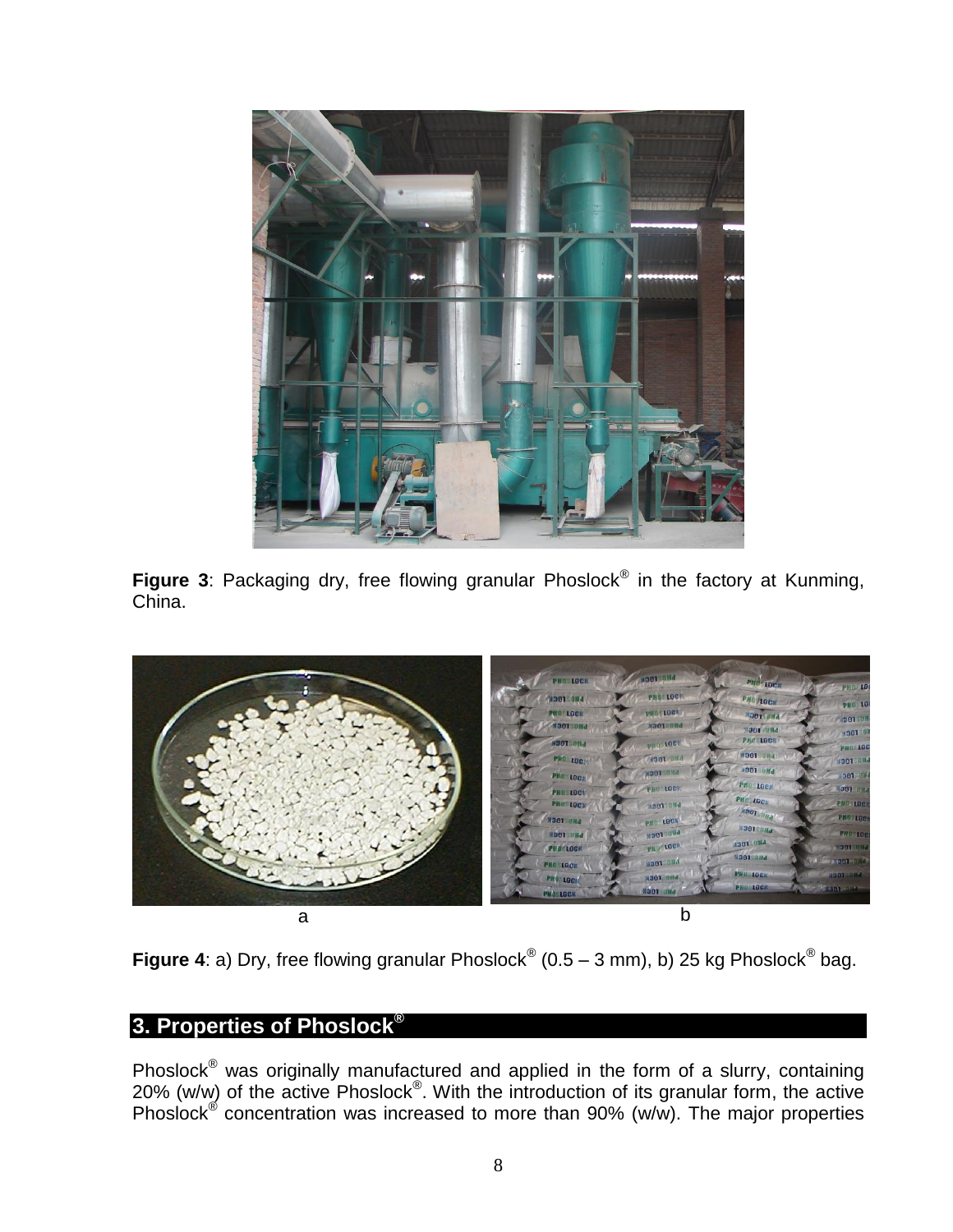of granular Phoslock<sup>®</sup> are listed in Table 1. By adhering to strict quality control measures, Phoslock Water Solutions Limited maintains a high concentration of the active Phoslock® consistently in the supplied product. Moreover, the low dust level and the acceptable degree of packaging stability of Phoslock® make the transportation and the application of the product convenient as well as minimising any possible health risk associated with dust levels to the personnel involved in these processes.

| Physical & Chemical Description |                                                                            |  |  |  |  |
|---------------------------------|----------------------------------------------------------------------------|--|--|--|--|
| <b>Properties</b>               |                                                                            |  |  |  |  |
| Phoslock <sup>®</sup> content   | $>90\%$                                                                    |  |  |  |  |
|                                 | (Bentonite content is $\sim 95\%$ and Lanthanum is $\sim 5\%$              |  |  |  |  |
|                                 | on a dry matter basis)                                                     |  |  |  |  |
| Water content                   | $8\% - 10\%$                                                               |  |  |  |  |
| Appearance                      | Light brown free flowing granules                                          |  |  |  |  |
| Packaging stability             | No deterioration of the packaging or physical<br>appearance of the product |  |  |  |  |
| Size of the granules            | $0.5 - 3$ mm                                                               |  |  |  |  |
| <b>Bulk density</b>             | 850 - 1200 kg m <sup>-3</sup>                                              |  |  |  |  |
| Dust content                    | $<$ 1% weight 50 µm                                                        |  |  |  |  |
| pH                              | $7.0 - 7.5$                                                                |  |  |  |  |

**Table 1:** Summary of properties of Phoslock® granules.

## <span id="page-9-0"></span>**4. Trace elemental composition of Phoslock®**

Bentonite clay, which occupies ~95% of the Phoslock<sup>®</sup> content (on a dry matter basis), is not toxic to humans or the environment ( $LD_{50}$  to human is >15 g/kg) and has been approved as a food additive in Australia (NICNAS, 2001). The potential toxicity of other trace elements in Phoslock<sup>®</sup> such as Cr, Cu, Pb and Zn and the metalloid arsenic were assessed on the basis of the ANZECC/ARMCAZ guidelines (ANZECC & ARMCAZ, 2000). The recommended ANZECC guidelines for the lower limit, provided in Table 2, signify the lowest concentration, above which the biological effects are observed and rare toxicological effects occur. On the other hand, the upper limit corresponds to the concentration above which there is a high probability of observing biological effects.

|               | -<br>лэ |    | -n | . |
|---------------|---------|----|----|---|
| ⊣inh<br>צוו ו |         |    |    |   |
| Low           | - -     | 05 | ь, |   |

**Table 2:** Recommended ANZECC sediment quality guidelines for a range of elements (all concentrations are in ppm) (ANZECC & ARMCAZ, 2000).

Trace metal composition of Phoslock<sup>®</sup> granules are regularly measured for QA & QC. The most recent results are contained in Table 3 along with the lowest detection limits (LLD) used for analysis of each of the elements.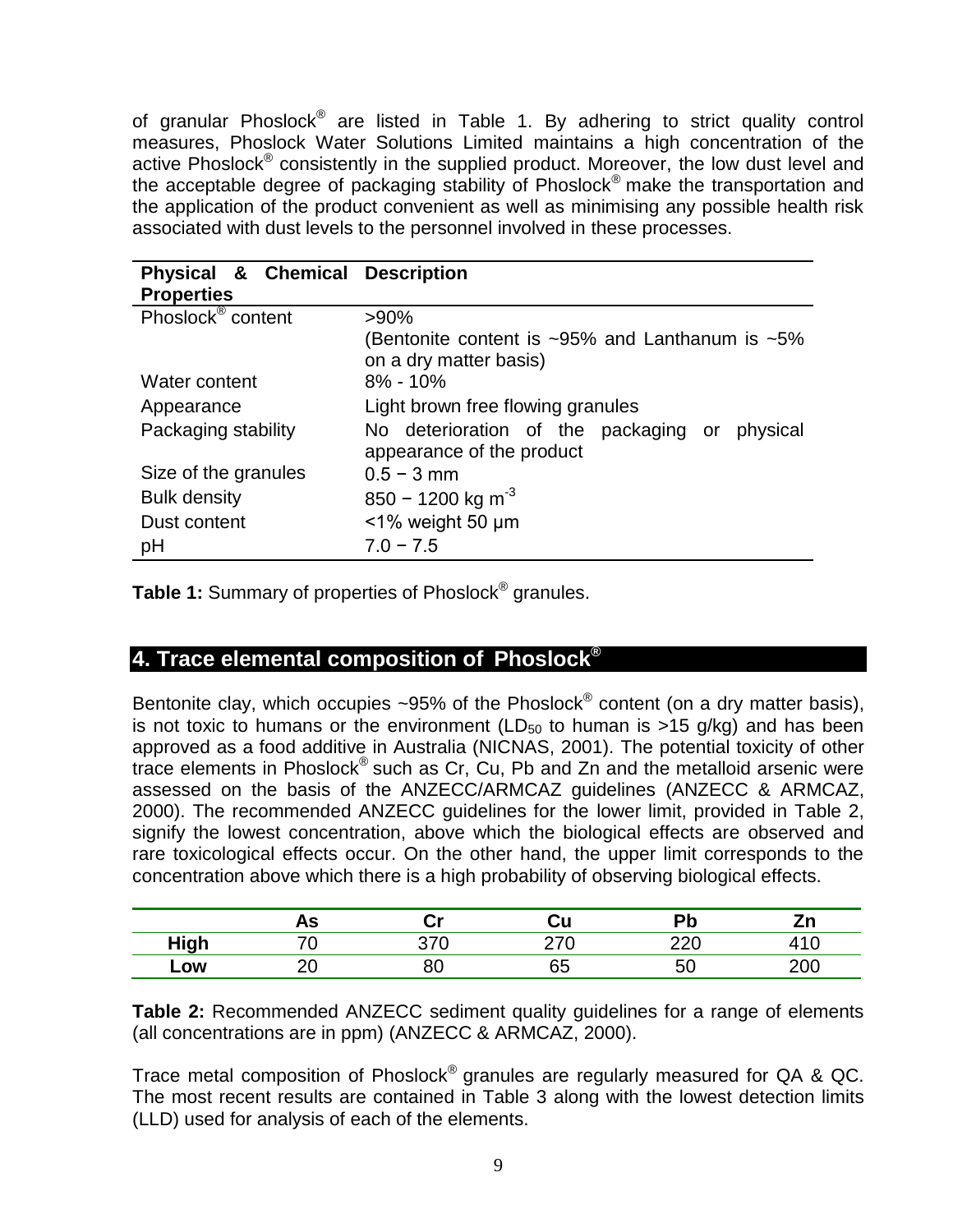| <b>Parameter</b> | 75 | Cu        |   | −.       |
|------------------|----|-----------|---|----------|
|                  |    |           |   |          |
| <b>Mean</b>      |    | ה ר<br>ວະ | י | ∩ҕ<br>つら |

**Table 3:** Trace elemental composition of Phoslock® (all concentrations including the Lowest Level of Detection (LLD) limit are in ppm).

## <span id="page-10-0"></span>**5. Active ingredients of Phoslock®**

Lanthanum (La<sup>3+</sup>) is the main active ingredient of Phoslock<sup>®</sup>. Lanthanum has been found to be toxic to sensitive species (e.g. Daphnia) depending on its concentration and application rate (Peterson et al., 1974). Although lanthanum ions are strongly associated with the bentonite clay and are not released as soluble lanthanum into the water, physico-chemical properties of water such as alkalinity, hardness and pH may influence the release of loosely bound lanthanum from Phoslock® and have the potential to cause toxicity to the aquatic ecosystem. Therefore, it is essential to measure the release/leaching rate of lanthanum in different types of water and assess the eco-toxicity of Phoslock<sup>®</sup> in order to prove that it is safe for natural aquatic ecosystems at proposed dose rates.

#### <span id="page-10-1"></span>**6. Eco-toxicity assessment**

Aquatic Eco-toxicology is the study of the effects of manufactured chemicals and other anthropogenic and natural materials (collectively termed toxic agents or substances) on aquatic organisms at various levels of organisation, from sub cellular through individual organisms to communities and ecosystems (Rand et al. 1995). Effects can cause both positive and negative deviations from previously existing circumstances, but aquatic toxicology focuses primarily on the deviations that are considered to be adverse in nature on recovery processes in biota. Adverse effects at the organismal level include both short-term and long-term lethal and sub-lethal effects.

The goal of an eco-toxicity assessment is to understand the concentration of chemicals at which organisms in the environment will be affected. An eco-toxicity assessment establishes the relationship between the contaminant/s of concern and the receptor. Toxicity tests quantify the effects of a chemical which is absorbed into the body, usually via the mouth, but sometimes also through the skin or the lungs. These tests provide a database that can be used to assess the risk associated with a situation in which the chemical agent, the organisms, and the exposure conditions are defined. There are two types of toxicity tests:

#### <span id="page-10-2"></span>**6.1. Acute (short-term) toxicity tests**

Acute toxicity tests are rapid (2 to 4 days) procedures used to measure the concentration of a chemical that will affect the test organisms, i.e. make them sick or immobile. The most common end points of acute toxicity tests are  $EC_{50}$  (Effective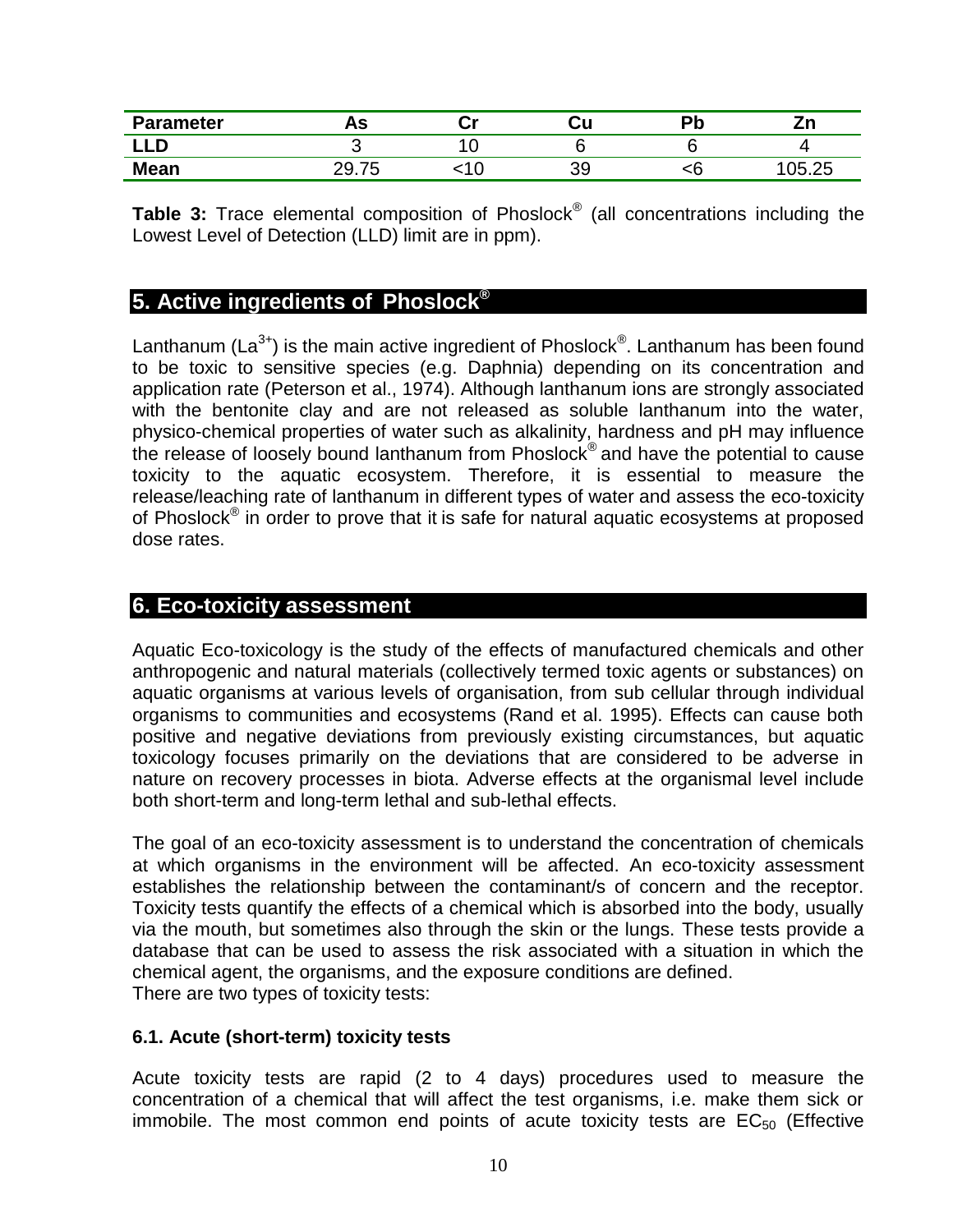Concentration) or  $LC_{50}$  (Lethal Concentration) or  $LD_{50}$ , (Lethal Dose) which is an estimate of the concentration of chemical that would produce a specific effect (response – immobilization or mortality) in 50% of an infinitely large population of the test species under the stated conditions.



**Figure 5:** Dose-Response curve and the determination of EC<sub>50</sub>.

#### <span id="page-11-0"></span>**6.2. Chronic (long-term) toxicity tests**

Chronic toxicity tests are long-term procedures used to assess the toxic effects of a chemical on the organism for a substantial portion of its lifetime (>5 days). Chronic toxicity tests assess the effects on growth, reproduction and survival of the test organisms. The end points of chronic toxicity tests are also  $EC_{50}$  or  $LC_{50}$  or  $LD_{50}$ .

#### <span id="page-11-1"></span>**7. Test organisms**

In order to extrapolate meaningful, relevant, and ecologically significant results from aquatic toxicity tests, not only appropriate tests but also appropriate organisms should be used. Several criteria should be considered in selecting organisms for toxicity testing such as sensitivities and availabilities of organisms, representative of the ecosystem or ecologically important and easy to maintain in the laboratory. Most common species used for toxicity tests are water fleas (*Daphnia* sp.), fathead minnow, rainbow trout, shrimp, and sediment dwelling organisms such as amphipods, worms, mayflies, and midge larvae.

#### <span id="page-11-2"></span>**8. Methods of laboratory toxicity tests of Phoslock®**

Phoslock<sup>®</sup> can either be applied to a water body in the form of a slurry (Phoslock<sup>®</sup> granules mixed with the application water before an application) or as a direct application of granules. Once applied, the Phoslock<sup>®</sup> moves through the water column until it settles on the sediment. Therefore, the potential toxicity of Phoslock<sup>®</sup> could affect the organisms living in the water column and on the sediment. Toxicity tests needs to be conducted in a manner designed to simulate the application of granular Phoslock<sup>®</sup> to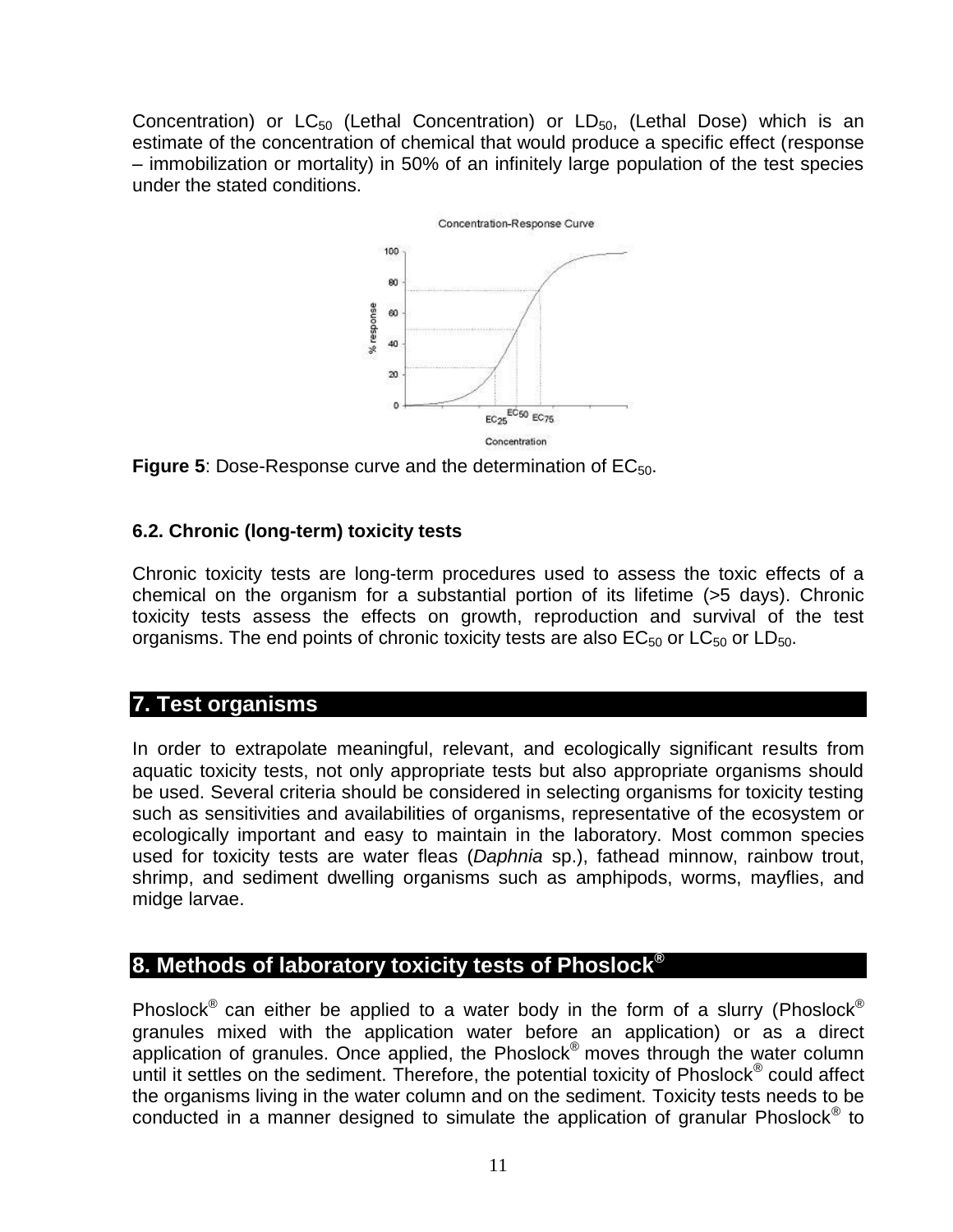freshwaters and utilise a range of exposure concentrations in order to encompass potential application scenarios and determine the concentrations that affect the aquatic organisms living both in the water column and on the sediment.

A large number of laboratory toxicity tests of Phoslock<sup>®</sup> and/or lanthanum chloride were conducted by several independent organisations and researchers using a range of test organisms. Most of the tests used US EPA TCLP (Toxic Characteristic Leach Protocol) method (USEPA, 1986), but few tests also used suspension of Phoslock<sup>®</sup> granules. Both types of tests used synthetic soft water or deionised water to prepare the Phoslock<sup>®</sup> leachate or solution. The tests were performed in compliance with OECD/EEC Test Methods and according to OECD Principles of Good Laboratory Practices.

The leachate solutions were prepared by gently mixing solid test materials (50 g of Phoslock<sup>®</sup> granules) on a rotary tumbler with 1 L of phosphorus free synthetic soft water or deionised water (Milli-Q, reverse osmosis) in a teflon bottle or plastic container for 18 hours. The solution was allowed to stand for 1 hour, and then the supernatant was siphoned off and filtered through a 0.45 µm filter (Stauber, 2000) or for some tests 40 µm filter (Martin & Hickey, 2004) before use in the toxicity tests.

For acute toxicity tests, the experiments were run for 24, 48 and 96 hours and the end point was the 50% immobilisation of test organisms ( $EC_{50}$ ). However, for chronic toxicity tests, the experiments were run up to 28 days depending on the type and species of test organism. The end points were measured as the effects on the survival and reproduction of test species  $(EC_{50})$ .

#### <span id="page-12-0"></span>**9. Results and discussion of laboratory toxicity tests**

#### <span id="page-12-1"></span>**9.1. Toxicity tests using Daphnia**

Results from nine acute and five chronic toxicity studies using three different species of water fleas (Daphnia) are summarised in Table 4. Both Phoslock<sup>®</sup> (suspension of granules and leachate extracted by TCLP method) and lanthanum chloride were used in these studies.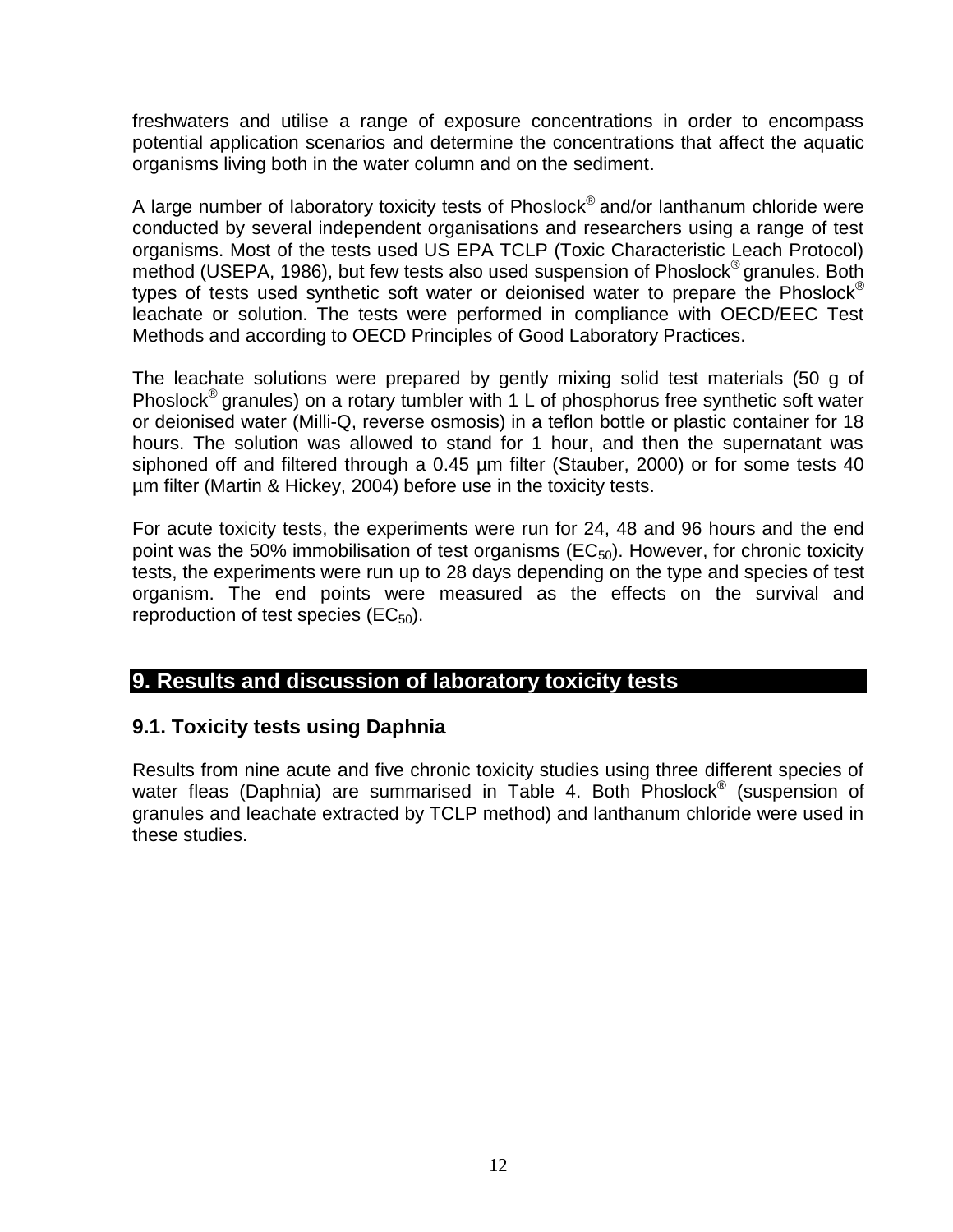| No.            | <b>Species</b>       | <b>Media</b>            | <b>Method</b>       | <b>Dura</b>      |                      | $EC_{50}/LC_{50}$                   | <b>NOEC</b>                     |                               | <b>LOEC</b>              |         | Ref.                            |
|----------------|----------------------|-------------------------|---------------------|------------------|----------------------|-------------------------------------|---------------------------------|-------------------------------|--------------------------|---------|---------------------------------|
|                |                      |                         |                     |                  |                      |                                     |                                 |                               |                          |         |                                 |
|                | <b>Acute tests</b>   |                         |                     |                  |                      |                                     |                                 |                               |                          |         |                                 |
| 1              | Daphnia              | Filtered tap            | LaCl <sub>3</sub>   | 72 h             |                      | 2,800 µg/L La                       | $\qquad \qquad -$               |                               | $\overline{\phantom{m}}$ |         | Peterson et                     |
|                | magna                | water                   | Solution            |                  |                      |                                     |                                 |                               |                          |         | al., 1974                       |
| 2a             | Ceriodaphnia         | Synthetic               | Phos                | 48 h             |                      | 24,500 mg/L Pk                      | 12,500 mg/L Pk                  |                               |                          |         | Stauber,                        |
|                | dubia                | soft water              | <b>TCLP</b>         |                  |                      | 80 µg/L La                          | 41 µg/L La                      |                               |                          | 2000    |                                 |
| 2 <sub>b</sub> | Ceriodaphnia         | Milli-Q                 | Phos                | 48 h             |                      | 5,000 mg/L Pk                       |                                 |                               | —                        |         | Stauber,                        |
|                | dubia                | water                   | <b>TCLP</b>         |                  |                      | 40 µg/L La                          |                                 |                               |                          | 2000    |                                 |
| 3              | Ceriodaphnia         | Synthetic               | LaCl <sub>3</sub>   | 48 h             |                      | 5,000 µg/L La                       | 2,600 µg/L La                   |                               | -                        |         | Stauber &                       |
|                | dubia                | soft water              | Solution            |                  |                      |                                     |                                 |                               |                          |         | <b>Binet, 2000</b>              |
| 4a             | Daphnia              | Filtered tap            | LaCl <sub>3</sub>   | 24 h             |                      | 484.5 µg/L La                       |                                 |                               |                          |         | Barry &                         |
|                | carinata             | water                   | Solution            |                  |                      |                                     |                                 |                               |                          |         | Meehan, 2000                    |
| 4b             | Daphnia              | Filtered tap            | LaCl <sub>3</sub>   | 48 h             |                      | 43 µg/L La                          |                                 |                               |                          |         | Barry &                         |
|                | carinata             | water                   | Solution            |                  |                      |                                     |                                 |                               |                          |         | Meehan, 2000                    |
| 4c             | Daphnia              | <b>ASTM</b>             | LaCl <sub>3</sub>   | 48 h             |                      | 1180 µg/L La                        |                                 |                               |                          |         | Barry &                         |
|                | carinata             | hard water              | Solution            |                  |                      |                                     |                                 |                               |                          |         | Meehan, 2000                    |
| 5              | Daphnia              | Synthetic               | Phos<br><b>TCLP</b> | 48 h             |                      | $> 50,000$ mg/L                     | 25,000                          | 50,000                        |                          |         | Martin &                        |
| 6              | magna                | soft water              | LaCl <sub>3</sub>   | 48 h             |                      | Phoslock<br>23,000 µg/L La          | mg/L Pk                         |                               | mg/L Pk                  |         | Hickey, 2004<br>Yasseri &       |
|                | Daphnia              | Synthetic<br>soft water | Solution            |                  |                      |                                     |                                 |                               |                          |         | Nowak, 2008                     |
| $\overline{7}$ | magna<br>Daphnia     | <b>Artificial RT</b>    | LaNO <sub>3</sub>   | 48 h             |                      | 14,100 µg/L La                      | $\qquad \qquad$                 |                               |                          |         | Lurling et al.,                 |
|                | magna                | medium                  | Solution            |                  |                      |                                     |                                 |                               |                          | 2008    |                                 |
| 8              | Ceriodaphnia         | Natural                 | Phos                | 48 h             |                      | $*$ > 50 mg/L Pk                    | 50 mg/L Pk                      |                               |                          |         | Ecotox,                         |
|                | dubia                | Lake water              | Solution            |                  |                      | $>$ 330 µg/L La                     | 330 µg/LLa                      | $>50$ mg/L Pk<br>>330 µg/L La |                          |         | 2008                            |
| 9a             | Daphnia              | Tap water               | Phos                | 48 h             | 4,900 mg/L Phoslock® |                                     |                                 |                               |                          | Watson- |                                 |
|                | magna                |                         | Solution            |                  |                      | 91,183 µg/L La                      |                                 |                               |                          |         | Leung, 2008                     |
| 9b             | Daphnia              | Natural                 | Phos                | 48 h             |                      | > 6,800 mg/L Phoslock <sup>®</sup>  |                                 | $\overline{\phantom{m}}$      | $\overline{\phantom{0}}$ |         | Watson-                         |
|                | magna                | Pond water              | Solution            |                  |                      | >14,000 µg/L La                     |                                 |                               |                          |         | Leung, 2008                     |
|                |                      |                         |                     |                  |                      |                                     |                                 |                               |                          |         |                                 |
|                | <b>Chronic tests</b> |                         |                     |                  |                      |                                     |                                 |                               |                          |         |                                 |
| $\mathbf 1$    | Ceriodaphnia         | Synthetic               | Phos                | $\overline{7}$ d |                      | 20,500 mg/L Pk                      | <3,125 mg/LPk                   |                               | 3,125 mg/L Pk            |         | Stauber,                        |
|                | dubia                | soft water              | <b>TCLP</b>         | Sur.             |                      | 820 µg/L La                         | <125 µg/L La                    |                               | 125 µg/L La              |         | 2000                            |
| 2a             | Ceriodaphnia         | Synthetic               | LaCl <sub>3</sub>   | $\overline{7}$ d |                      | 510 µg/L La                         |                                 |                               |                          |         | Stauber &                       |
|                | dubia                | soft water              | Solution            | Sur.             |                      |                                     |                                 |                               |                          |         | <b>Binet, 2000</b>              |
| 2 <sub>b</sub> | Ceriodaphnia         | Synthetic               | LaCl <sub>3</sub>   | $\overline{7}$ d |                      | 430 µg/L La                         | 50 µg/L La                      |                               | 90 µg/L La               |         | Stauber &                       |
|                | dubia                | soft water              | Solution            | Rep.             |                      |                                     |                                 |                               |                          |         | <b>Binet, 2000</b>              |
| 3a             | Ceriodaphnia         | Natural                 | Phos                | 7 d              |                      | $**$ > 1 mg/L Pk                    | $\overline{1 \text{ mg}}$ /L Pk |                               | >1 mg/L Pk               |         | Ecotox, 2008                    |
|                | dubia                | Lake water              | Solution            | Surv.            |                      | $> 24$ µg/L La                      | 24 µg/L La                      |                               | >24 µg/LLa               |         |                                 |
| 3 <sub>b</sub> | Ceriodaphnia         | Natural                 | Phos                | 7 d              |                      | $**$ > 1 mg/L Pk                    | 1 mg/L Pk                       |                               | >1 mg/L Pk               |         | Ecotox, 2008                    |
|                | dubia                | Lake water              | Solution            | Rep.             |                      | $> 24$ µg/L La                      | 24 µg/L La                      |                               | $>24$ µg/LLa             |         |                                 |
| 4a             | Daphnia              | <b>Artificial RT</b>    | LaNO <sub>3</sub>   | 5d               |                      | 800 mg/L                            |                                 |                               |                          |         | Lurling et al.,                 |
|                | magna                | medium                  | Solution            | Weight           | Phoslock®            |                                     | 2008                            |                               |                          |         |                                 |
| 4b             | Daphnia              | <b>Artificial RT</b>    | LaNO <sub>3</sub>   | 5 d              |                      | 3130 mg/L<br>$\qquad \qquad \qquad$ |                                 |                               | Lurling et al.,          |         |                                 |
|                | magna                | medium                  | Solution            | Length           |                      | Phoslock®                           |                                 |                               |                          | 2008    |                                 |
| 5a             | Daphnia              | <b>Artificial RT</b>    | Phos                | 5 d              |                      | 871 mg/L                            | 100 mg/L                        |                               |                          |         | Lurling &                       |
|                | magna                | medium                  | Solution            | Weight           |                      | Phoslock <sup>®</sup>               | Phoslock <sup>®</sup>           |                               |                          |         | <b>Tolman, 2009</b>             |
| 5b             | Daphnia              | <b>Artificial RT</b>    | Phos                | 5 d              |                      | 1557 mg/L                           | 500 mg/L                        |                               |                          |         | Lurling $\overline{\mathbf{g}}$ |
|                | magna                | medium                  | Solution            | Length           |                      | Phoslock <sup>®</sup>               | Phoslock <sup>®</sup>           |                               |                          |         | Tolman, 2009                    |

\* 50 mg/L was the highest concentration, \*\* 1 mg/L was the highest concentration, Phos or Pk = Phoslock<sup>®</sup>

**Table 4**: Acute and chronic toxicity of Phoslock® and lanthanum chloride to Daphnia.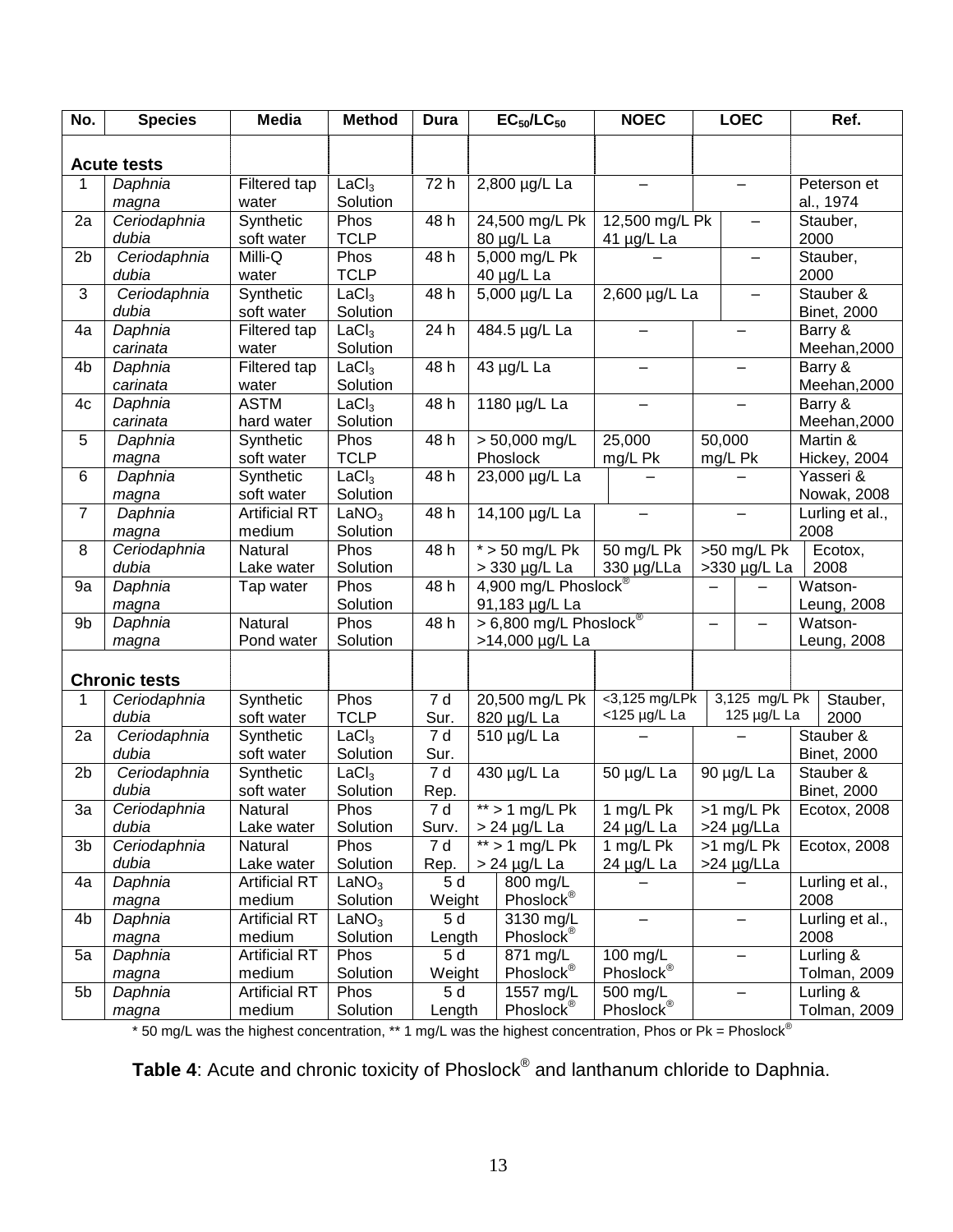#### <span id="page-14-0"></span>**9.1.1. Acute toxicity tests using Daphnia**

The US EPA investigated the nutrient inactivation efficiency of lanthanum chloride and its toxicity as early as 1974 (Peterson et al., 1974). The acute 72 h  $LC_{50}$  for lanthanum chloride (using *Daphnia magna*) was determined as 2,800 µg/L in filtered tap water (Peterson et al., 1974). Barry & Meehan (2000) also used filtered tap water (total hardness - 22 mg/L of CaCO<sub>3</sub>) and 48 h  $EC_{50}$  was determined as 43  $\mu$ g/L La, which is 65 times lower than the value of Peterson et al. (1974). Lurling et al. (2008) used artificial RT medium and the 48 h  $EC_{50}$  was determined as 14,100  $\mu$ g/L, which is 328 times higher than the value of Barry & Meehan (2000). The exact reasons for these huge differences are unknown; however it is likely to be related to the different media used in the experiments. Although two different species of water fleas (*Daphnia magna* and *Daphnia carinata*) were used in these tests, it was unlikely that their sensitivity to the toxicants was different; however, *Ceriodaphnia* has shown much more sensitive than *Daphnia* (Krik & Gilbert, 1990). In hard water (160 mg/L of CaCO<sub>3</sub>), the toxicity of lanthanum chloride was dramatically reduced; 48 h  $EC_{50}$  was determined as 1180  $\mu$ g/L which is 27 times higher than the value of tap water  $EC_{50}$  (Barry & Meehan, 2000). In synthetic soft water, lanthanum chloride demonstrated no/very less toxicity to Daphnia (Stauber & Binet, 2000; Yasseri & Nowak, 2008). Stauber & Binet (2000) determined EC<sup>50</sup> as 5,000 µg/L La using *Ceriodaphnia dubia* whereas Yasseri & Nowak (2008) determined EC<sup>50</sup> as 23,000 µg/L La using *Daphnia magna* in synthetic soft water.

CSIRO Centre for Advanced Analytical Chemistry in Australia (Stauber, 2000; Stauber & Binet, 2000) and NIWA (National Institute of Water & Atmospheric Research, New Zealand) (Martin & Hickey, 2004) used the TCLP method to extract leachate from Phoslock<sup>®</sup>. Although the lanthanum chloride dissolved in synthetic soft water demonstrated no/very less toxicity to Daphnia (Stauber & Binet, 2000; Yasseri & Nowak, 2008), Phoslock® leachate extracted in synthetic soft water demonstrated toxic effects to *Ceriodaphnia dubia* (Stauber, 2000). The 48 h EC<sub>50</sub> was calculated from the observed immobilisation data as 49% for filtered (0.45 µm) leachate which corresponds to 24,500 mg/L of Phoslock<sup>®</sup> and approximately 80 ug/L of lanthanum respectively (Stauber, 2000).

Phoslock<sup>®</sup> leachate extracted in Milli-Q water was found to be more toxic to *Ceriodaphnia dubia* than the soft water leachates (Stauber, 2000). However, no survival of *Ceriodaphnia dubia* in the Milli-Q water controls made the interpretation of toxicity of the filtered (0.45 µm) leachate difficult, suggesting that threshold concentrations of some ions (possibly Ca<sup>+</sup>) in the water were required for normal survival of this species. The Stauber (2000) report suggested that this species of cladoceran (*Ceriodaphnia dubia*) would not survive in water with conductivity lower than 100 μS/cm.

Martin & Hickey (2004) also used the TCLP method and extracted leachate in synthetic soft water (hardness 32 mg/L CaCO<sub>3</sub>). However, they did not measure the concentration of lanthanum in the leachate, therefore,  $EC_{50}$  was calculated as the concentration of Phoslock<sup>®</sup>. The EC<sub>50</sub> was calculated as >100% leachate or >50,000 mg/L of Phoslock<sup>®</sup> which is more than double from the value of Stauber (2000). One difference between these tests was that the supernatant Phoslock® solution was filtered through a 40  $\mu$ m nylon mesh filter (Stauber, 2000 used 0.45 µm filter) before use in the toxicity tests in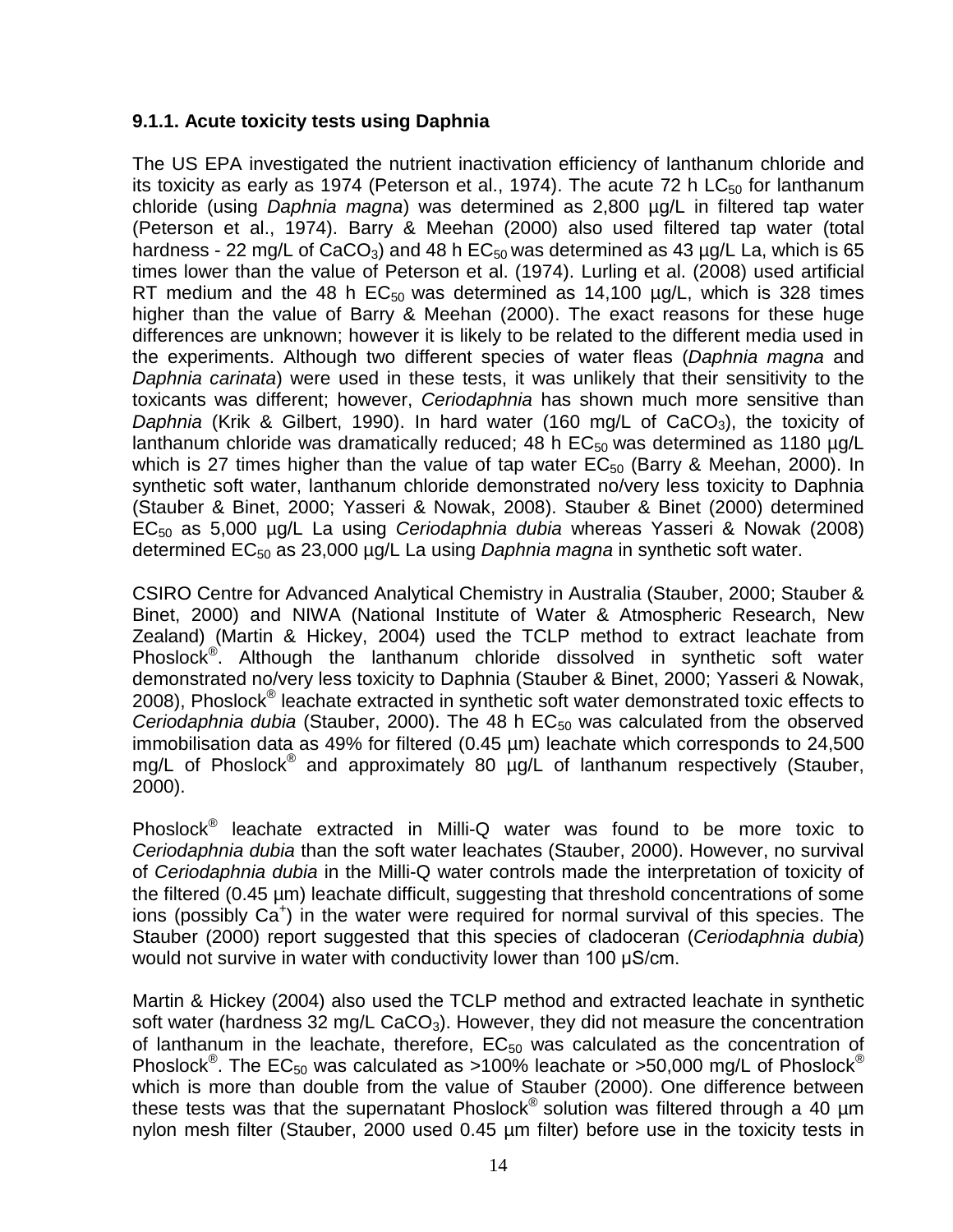the later test (Martin & Hickey, 2004). Although  $EC_{50}$  value was >100% leachate, there was some effect on mobility of the organism in the highest concentration (37% immobile after 48 h exposure). At this concentration, organisms became trapped in a white gelatinous precipitate, which formed during the test, and resulted in immobility and ultimately mortality. Mitigation of Phoslock<sup>®</sup> toxicity by addition of phosphorus suggested that lanthanum toxicity was significantly reduced with addition of phosphorus to the 100% elutriates.

Martin & Hickey (2004) used a 40 µm nylon mesh filter whereas the standard TCLP method suggested a  $0.6 - 0.8$  µm filter (USEPA, 1986). The first Phoslock<sup>®</sup> toxicity study conducted by the CSIRO, Australia (Stauber, 2000) adopted the TCLP method and used a 0.45 µm filter. NICNAS (National Industrial Chemicals Notification and Assessment Scheme), Australia (2001) interpreted the CSIRO toxicity test reports (Stauber, 2000; Stauber & Binet, 2000) for preparing an assessment report on Phoslock<sup>®</sup>. However, there was a typographical error on page 12 of the report in relation to the filter size (45  $\mu$ m). This should have been 0.45  $\mu$ m (not 45  $\mu$ m). This is because Stauber (2000) used a 0.45 µm filter, and this was the only reference that NICNAS used in relation to the TCLP method. Martin & Hickey (2004) stated that they used the large size filter (40 µm) and referred to the NICNAS (2001) report which actually contained the typographical error. Martin & Hickey (2004) dissolved 50 g Phoslock® granules in 1 L water and the supernatant was filtered through a 40 um nylon mesh filter. Therefore, it is likely that some Phoslock<sup>®</sup> clay particles passed through the 40  $\mu$ m nylon mesh filter and caused the gelatinous precipitate at the 100% concentration (i.e. 50 g/L).

In order to investigate the toxicity of Phoslock<sup>®</sup> in the natural water where it is applied, two recent toxicity studies on Daphnia used suspension of Phoslock<sup>®</sup> granules in natural lake/pond water (Ecotox, 2008; Watson-Leung, 2008). Ecotox Services Australasia (Ecotox, 2008) used low alkalinity (13 mg/L as  $CaCO<sub>3</sub>$ ) water with a low phosphate (0.002 mg/L) concentration collected from a drinking water reservoir (south of NSW, Australia). The 24- and 48 h  $EC_{50}$  (with 95% confidence limits) estimated of granular Phoslock<sup>®</sup> to *C. dubia* survival was >50 mg/L (Ecotox, 2008). No significant mortalities were observed at any of the concentrations tested, and consequently the NOEC and LOEC estimates were 50 and >50 mg/L, respectively (Ecotox, 2008). At the end of experiment after 48 h, the dissolved La concentration in 50 mg/L Phoslock<sup>®</sup> treatment was measured as 330  $\mu$ g/L. The highest concentration of Phoslock<sup>®</sup> used in this experiment was only 50 mg/L.

Another toxicity study was conducted by the Aquatic Toxicology Unit, Ontario Ministry of the Environment, Ontario, Canada using suspension of Phoslock® granules (not leachate) dissolved in high alkalinity Scanlon pond water (203 mg/L as  $CaCO<sub>3</sub>$ ) (Watson-Leung, 2008). Results demonstrated that Phoslock® exhibited some toxicity to *Daphnia* only at very high concentrations  $(3,400 \text{ mg/L} \text{ and } 6,800 \text{ mg/L})$ . The 48 h  $EC_{50}$ was calculated as >6,800 mg/L (Watson-Leung, 2008). Concentration of dissolved La in 6,800 mg/L of Phoslock<sup>®</sup> treatment was measured as 14,000 µg/L. However, it was not clear why the concentration of dissolved lanthanum was lower (14,000 µg/L) in the 6,800 mg/L of Phoslock<sup>®</sup> treatment than it was in the 3,400 mg/L concentration of Phoslock<sup>®</sup> (dissolved lanthanum was 63,270 µg/L) (Watson-Leung, 2008). The highest concentration of Phoslock<sup>®</sup> used in this experiment was 6,800 mg/L.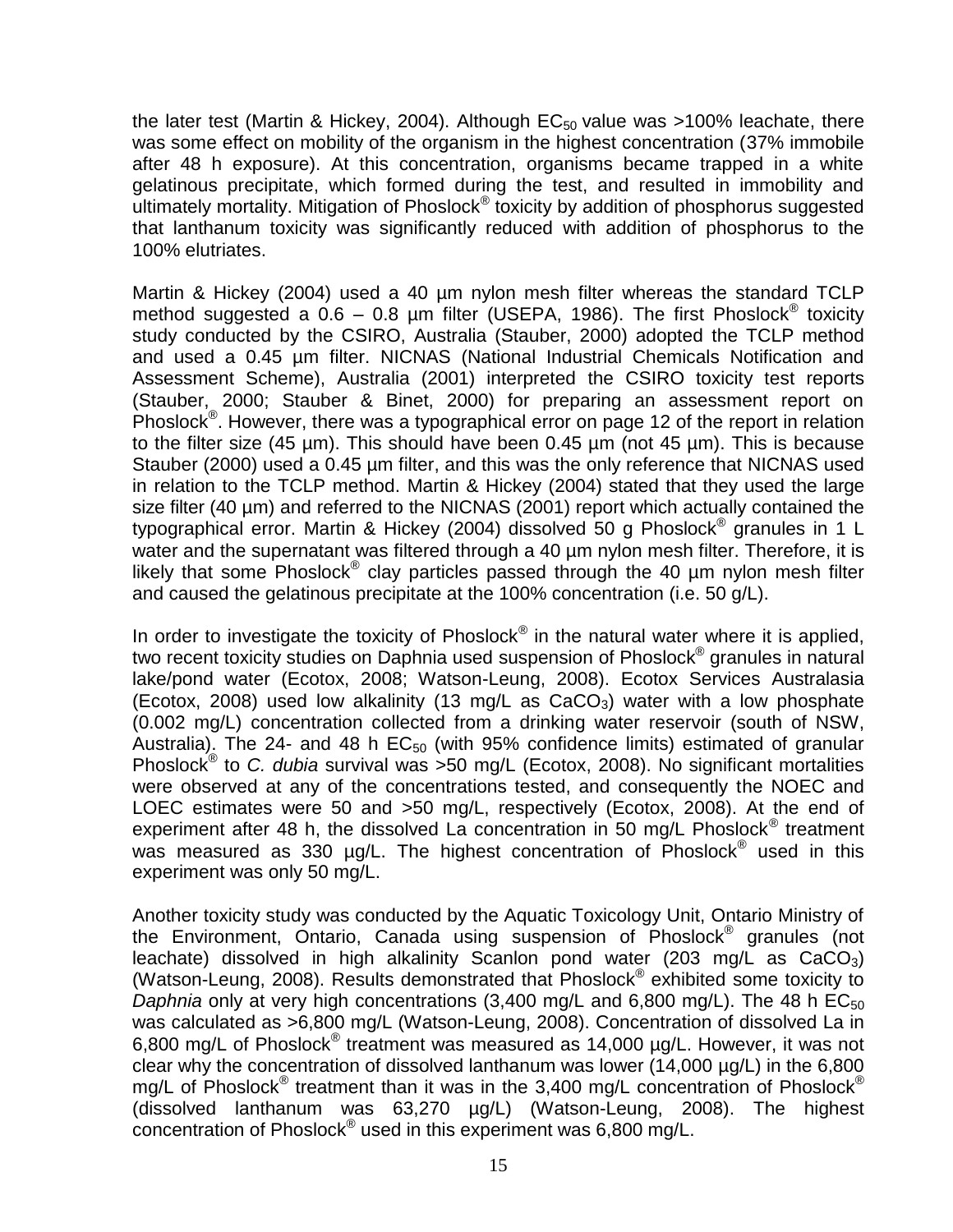Phoslock<sup>®</sup> had never been applied in a Canadian ecosystem prior to the toxicity study conducted by Watson-Leung (2008). Alkalinity in Canadian water is usually high (203  $mq/L$  as  $CaCO<sub>3</sub>$  measured in Scanlon pond water during Daphnia toxicity test). Therefore laboratory toxicity testing was necessary using high alkalinity Canadian natural lake/pond water. Phoslock<sup>®</sup> application rates tested by Watson-Leung (2008) varied across the tests performed but in most cases were much greater than the proposed dose rate suggested by the Technical Division of Phoslock Water Solutions Ltd. Excessively high application rates of Phoslock $^{\circledR}$  (up to 13,600 mg/L) were tested by Watson-Leung (2008) to examine the worst case scenario: such as if a concentrated pulse of Phoslock<sup>®</sup> entering the ecosystem due to equipment malfunction or human error.

#### <span id="page-16-0"></span>**9.1.2. Chronic toxicity tests using Daphnia**

CSIRO Centre for Advanced Analytical Chemistry conducted two chronic toxicity studies on Daphnia survival and reproduction using a Phoslock<sup>®</sup> leachate (extracted by using the TCLP method) and lanthanum chloride in synthetic soft water (Stauber, 2000; Stauber & Binet, 2000). Stauber (2000) used the Phoslock<sup>®</sup> leachate and  $\overline{7}$  d EC<sub>50</sub> for survival was calculated as 41% leachate. Based on the weight of Phoslock® used in the extraction procedure (50 g/L), and assuming a linear relationship between the mass of Phoslock<sup>®</sup> added and the elutriate/leachate composition, the  $7$  d  $EC_{50}$  for filtered leachate is equivalent to 20,500 mg/L of Phoslock $^{\circledR}$ . Analysis of lanthanum in the soft water leachate used for the experiment showed that  $41\%$  EC<sub>50</sub> corresponded to approximately 820 µg/L of lanthanum (Stauber, 2000). Stauber & Binet (2000) used lanthanum chloride and 7 d  $EC_{50}$  for survival was calculated as 510  $\mu q/L$  of lanthanum. The 7 d  $EC_{50}$  for reproduction was calculated as 430  $\mu$ g/L of lanthanum chloride with corresponding LOEC and NOEC were 90 µg/L and 50 µg/L respectively (Stauber & Binet, 2000).

A recent (July 2008) chronic toxicity study of Phoslock® on the survival and reproductive impairment of *Ceriodaphnia dubia* was conducted by the Ecotox Services Australasia (Sydney, Australia). The Ecotox (2008) study used low alkalinity (13 mg/L as  $CaCO<sub>3</sub>$ ) natural water with a low phosphate (0.002 mg/L) concentration collected from a drinking water reservoir (south of NSW, Australia). This test was conducted by an independent consultant to fulfill the requirements of obtaining a licence for a Phoslock<sup>®</sup> application. Therefore, the highest concentration of Phoslock<sup>®</sup> was only 1 mg/L as directed by the DECC (Department of Environment and Climate Change), NSW, Australia. Results showed that there were no toxic effects of Phoslock® on the survival and reproduction of *Ceriodaphnia dubia* up to the concentration of 1 mg/L (Ecotox report, 2008). The 7 d  $EC<sub>50</sub>$ , LOEC and NOEC estimates for survival and reproduction were  $>100$ , 100 and >100%, respectively (Ecotox report, 2008). The 7 d chronic tests were subject to a complete renewal (i.e. static-renewal) on each day for the duration of the test. Sufficient test solutions were prepared on Day 0 to provide for the test solution renewals on Days 1, 2 and 3. On Day 4, fresh solutions were prepared and used to provide renewal solutions on Days 4, 5 and 6. The test was terminated on Day 7. The concentrations of dissolved La were measured for all treatments before each day of renewal. There were no significant differences between La concentrations during Days 1 – 6. Dissolved La concentrations in 1 mg Phoslock<sup>®</sup>/L solutions were 20 - 24  $\mu$ g/L (measured using ICP-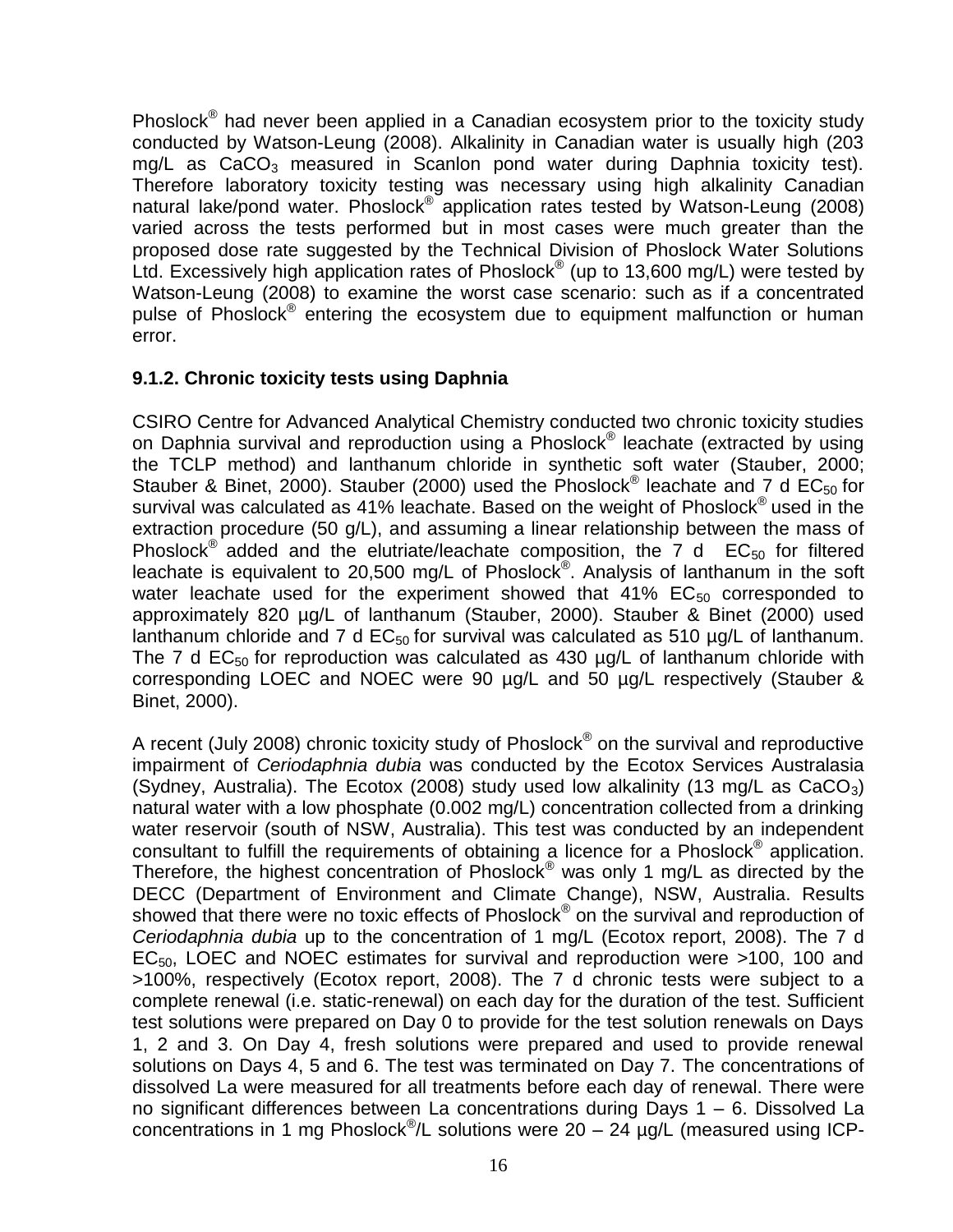MS at EnviroLab, Sydney, Australia). In the acute toxicity test (Ecotox 2008), no significant toxicity was observed up to 50 mg/L of Phoslock<sup>®</sup> in which 330 µg/L of dissolved lanthanum was measured at the end of the experiment after 48 h.

Recently (mid 2008 and early 2009), the aquatic ecology group of Wageningen University, Netherlands conducted two separate 5 d chronic toxicity tests to determine the effects of Phoslock® on the growth (length and weight) of the cladoceran, *Daphnia magna* (Lurling et al., 2008; Lurling & Tolman, 2009). The 5 d EC<sub>50</sub> were calculated as 800 mg Phoslock<sup>®</sup>/L (Lurling et al., 2008) and 871 mg Phoslock<sup>®</sup>/L (Lurling & Tolman, 2009) for weight, and 3130 & 1557 mg Phoslock<sup>®</sup>/L for length. The  $EC_{50}$  values for weight were consistent between the two tests. However, for length, these values were significantly different. This was possibly due to the differences in health conditions of two different batches of Daphnia used in these tests.

#### <span id="page-17-0"></span>**9.1.3. Phoslock® toxicity to Daphnia: Acute vs Chronic tests**

In the acute tests, organisms are exposed to the toxicant for a short period of time (24 – 72 h). But in the chronic tests, organisms are exposed to the toxicant for a longer period ( $>5$  d). Therefore, it is reasonable to assume that the values of  $EC_{50}$  for acute toxicity tests should be higher (less toxic) than the values of chronic tests. However, this general assumption or hypothesis was not reflected in the results of some toxicity tests conducted by the CSIRO (Stauber, 2000) and the values of  $EC_{50}$  as lanthanum that was leached out from Phoslock<sup>®</sup> during TCLP extraction. In the chronic toxicity test conducted by Stauber (2000), 7 d (168 h)  $EC_{50}$  for survival was calculated as 41% of leachate. The batch of soft water leachate used for chronic toxicity study was analysed and found to contain 2010 µg/L lanthanum, therefore, 41% would correspond to approximately 820 µg/L of lanthanum (Stauber, 2000). However, in the acute toxicity test, 2 d (48 h)  $EC_{50}$  for survival/immobilisation was calculated as 49% of leachate (Stauber, 2000). The separate batch of softwater leachate used in that study was analysed and found to contain 163 µg/L lanthanum, therefore, 49% would correspond to approximately 80  $\mu$ g/L of lanthanum (Stauber, 2000). When comparing the  $EC_{50}$  values those were calculated as concentration of Phoslock® , the value for acute toxicity study (24,500 mg/L) was higher than the value of chronic study (20,500 mg/L) which is consistent with the assumption/hypothesis. However, when comparing  $EC_{50}$  values of acute and chronic studies as the concentration of dissolved lanthanum, the value of acute toxicity was >10 times lower (more toxic) than chronic tests which was opposite to the assumption/hypothesis. Stauber (2000) concluded that the toxicity of the leachate was due to lanthanum, not due to the colloidal material, as removal of this fraction by ultrafiltration through a 0.1 µm membrane filter, did not reduce toxicity. Therefore, the toxicity threshold (e.g.  $EC_{50}$ ) should be calculated as the concentration of dissolved lanthanum (80 µg/L for acute and 820 µg/L for chronic), not as the concentration of Phoslock<sup>®</sup> (24,500 mg/L for acute and 20,500 mg/L for chronic). However, the exact reason for more than ten times lower value of  $EC_{50}$  (80  $\mu$ g/L) or stronger toxicity in the short-term acute toxicity test than the value of long-term chronic toxicity test (820 µg/L) was unknown and not discussed in the Stauber (2000) report. When the CSIRO toxicity studies were undertaken (Stauber, 2000; Stauber & Binet, 2000) they used Phoslock® that was formulated in the laboratory as a slurry (not under factory conditions). This may have caused the presence of residual lanthanum and variable measured concentrations.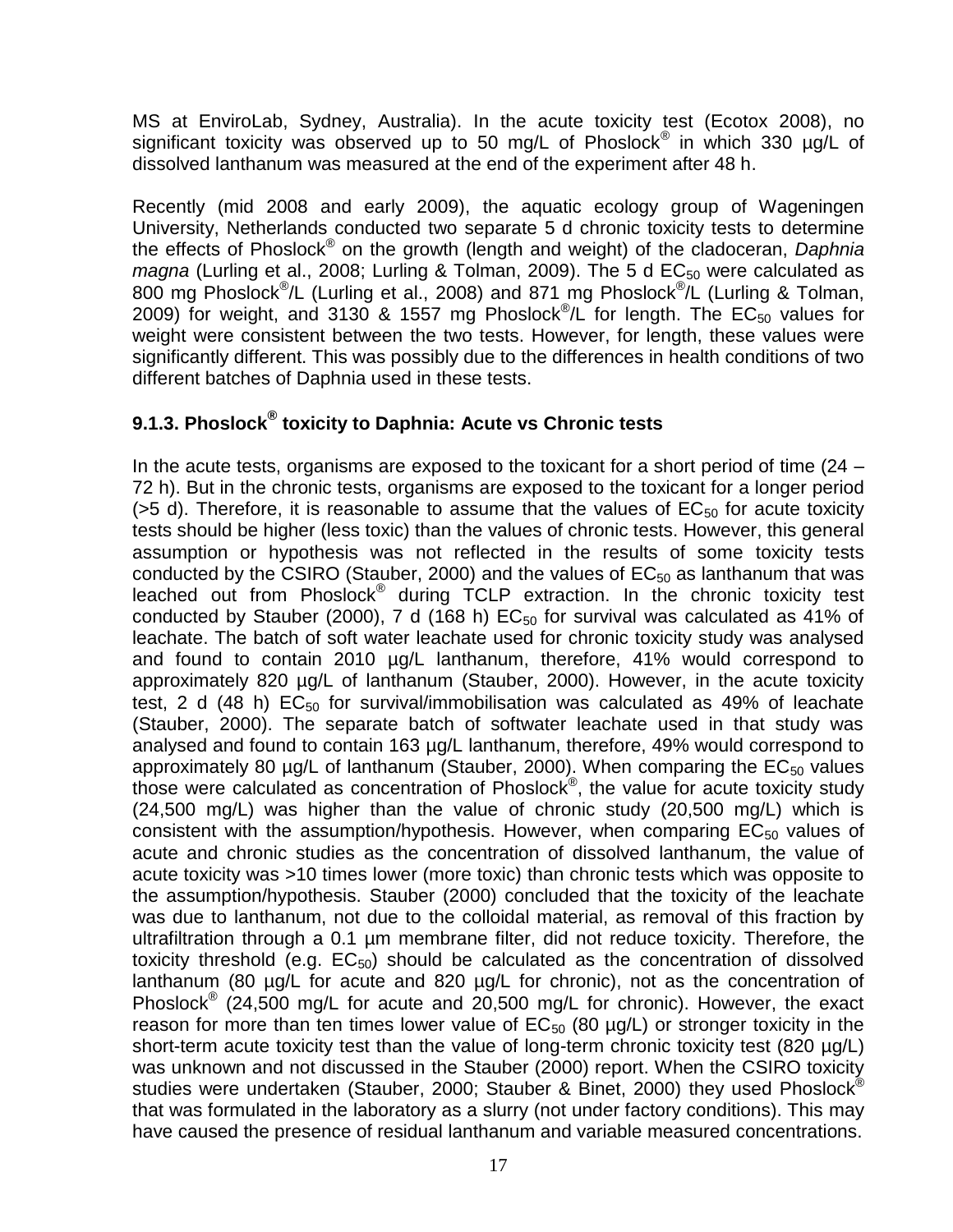#### <span id="page-18-0"></span>**9.2. Toxicity tests using Rainbow fish**

Results from five acute toxicity studies using three different species of Rainbow fish are summarised in Table 5. Both Phoslock<sup>®</sup> (suspension and leachate extracted by the TCLP method) and lanthanum chloride were used in these studies.

| No.            | <b>Species</b>            | Media                   | <b>Method</b>                 | Dura | $EC_{50}/LC_{50}$                                           | <b>NOEC</b>                           | <b>LOEC</b>                                                | Ref.                            |
|----------------|---------------------------|-------------------------|-------------------------------|------|-------------------------------------------------------------|---------------------------------------|------------------------------------------------------------|---------------------------------|
|                | <b>Acute tests</b>        |                         |                               |      |                                                             |                                       |                                                            |                                 |
|                | Melanotaenia<br>duboulayi | Synthetic<br>soft water | Phos<br><b>TCLP</b>           | 96 h | $> 50,000$ mg/L<br>Phoslock <sup>®</sup><br>$> 127$ µg/L La | 50,000<br>mg/L Pk<br>$127 \mu g/L$ La | $> 50,000$ mg/L<br>Phoslock <sup>®</sup><br>$>127$ µg/L La | Stauber,<br>2000                |
| $\overline{2}$ | Melanotaenia<br>duboulavi | Treated<br>tap water    | LaCl <sub>3</sub><br>Solution | 96 h | $< 600 \mu g/L$<br>La                                       | $< 600 \mu g/L$<br>La                 | $< 600 \mu g/L$<br>La                                      | Stauber &<br><b>Binet, 2000</b> |
| 3              | Oncorhynchus<br>mvkiss    | Synthetic<br>soft water | <b>Phos</b><br><b>TCLP</b>    | 96 h | 4350 mg/L<br>Phoslock <sup>®</sup>                          | $<$ 3125mg/L<br>Phoslock <sup>®</sup> | 3125mg/L<br>Phoslock <sup>®</sup>                          | Martin &<br>Hickey, 2004        |
| 4              | Melanotaenia<br>splendida | Synthetic<br>soft water | Phos<br><b>TCLP</b>           | 96 h | $> 50,000$ mg/L<br>Phoslock <sup>®</sup>                    | 50,000<br>mg/L Pk                     | 50,000<br>mg/L Pk                                          | Ecotox,<br>2006a                |
| 5              | Oncorhynchus<br>mykiss    | Natural<br>Pond water   | Phos<br>Solution              | 48 h | $> 13,600$ mg/L<br>Phoslock <sup>®</sup>                    |                                       |                                                            | Watson-<br>Leung, 2008          |

Phos or  $Pk = Phoslock^®$ 

Table 5: Acute toxicity of Phoslock® and lanthanum chloride to rainbow fish.

#### <span id="page-18-1"></span>**9.2.1. Acute toxicity tests using Rainbow fish**

Two sub-acute toxicity tests were conducted by the CSIRO Centre for Advanced Analytical Chemistry using eastern rainbow fish, *Melanotaenia duboulayi* over a 96 h period. The tests used filtered leachate solutions of Phoslock<sup>®</sup> (TCLP method) prepared from synthetic soft water (hardness  $40 - 45$  mg/L as  $CaCO<sub>3</sub>$ ) (Stauber, 2000) and a solution of lanthanum chloride in treated Sydney soft water (Stauber & Binet, 2000). Both experiments used a static methodology without replacement of the test media. Results of the first test showed that there was no toxicity of soft water leachate to rainbow fish;  $EC_{50}$  was calculated as >100% leachate with the corresponding NOEC and LOEC being 100% and >100% respectively (Stauber, 2000). A separate batch of soft water leachate was prepared during the acute rainbow fish test. The concentration of lanthanum in this filtered (0.45 µm) leachate was 127 µg/L (Stauber, 2000). In the second test with a solution of lanthanum chloride in treated Sydney tap water at concentrations between (nominally) 690 µg/L and 44,000 µg/L, complete imbalance of fish was observed at all concentrations above 600 µg/L (Stauber & Binet, 2000). It was not possible to repeat the test at lower concentrations due to unavailability of additional rainbow fish. Therefore,  $EC_{50}$  was calculated as <600  $\mu$ g/L of lanthanum, with corresponding NOEC and LOEC being <600 µg/L and <600 µg/L of La respectively (Stauber & Binet, 2000). Measured concentrations of total lanthanum were 75 - 100% of nominal concentrations on Day 0. In both tests, the physico-chemical measurements of the test solutions including pH, conductivity, dissolved oxygen and temperature were within acceptable limits. Fish survival in the control was 100% (Stauber, 2000) and 90% (Stauber & Binet, 2000) over 96 h, indicating test acceptability.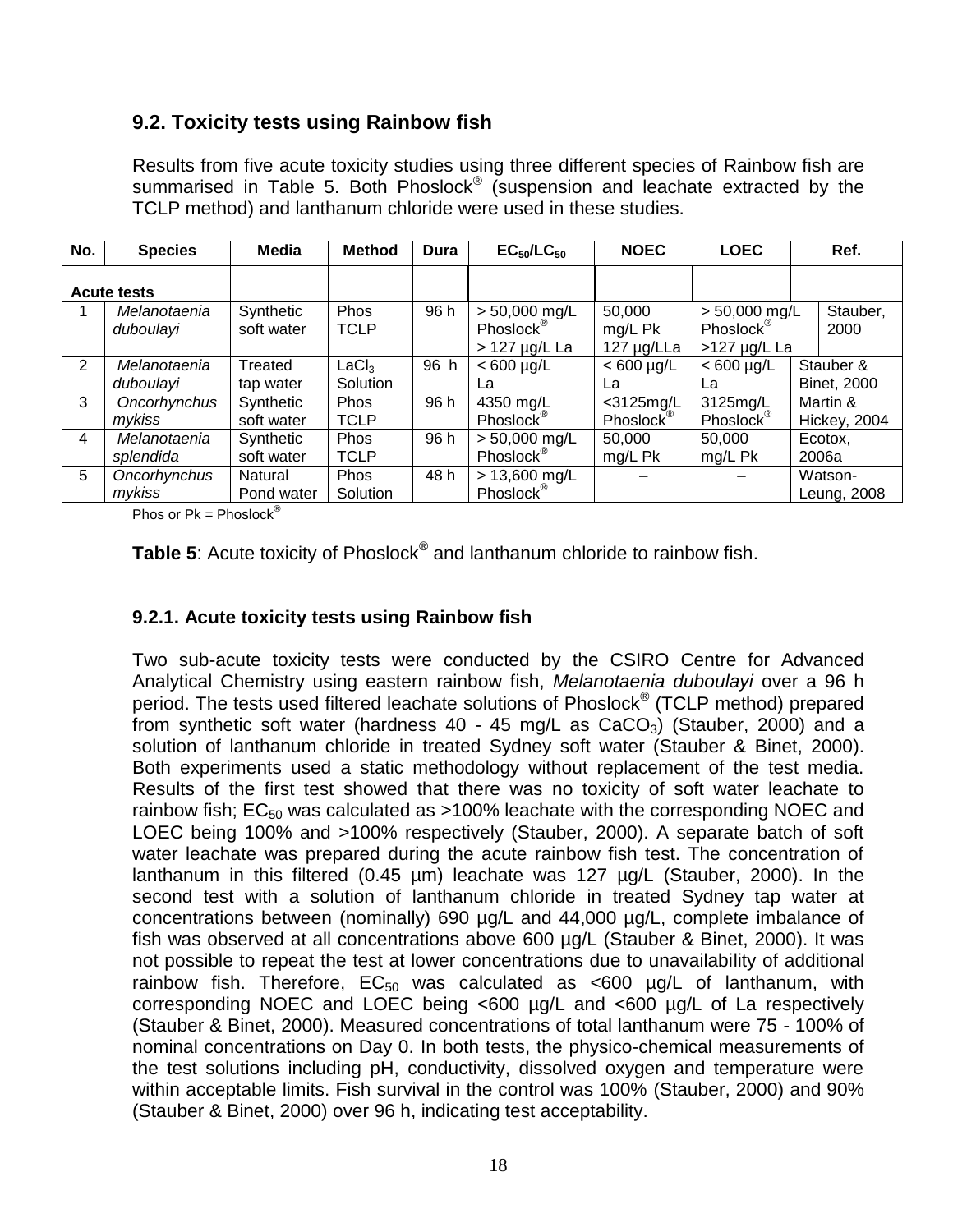During the first and second Phoslock® trial (January & April 2000) in the Canning River, Western Australia, toxicity tests using Phoslock® and juvenile rainbow fish were conducted in river water both before and after the application of Phoslock®. No toxicity to juvenile rainbow fish was observed in any Canning River water sample prior to and after the application of Phoslock® (Stauber & Binet, 2000). Although the calibration bioassay with lanthanum alone suggested that fish immobilization would occur at concentrations of lanthanum <600 µg/L, no toxicity was observed in Canning River water samples containing up to 15,000 µg total La/L in the first trial and up to 1,700 µg total La/L in the second trial (Stauber & Binet, 2000). Authors suggested that other factors in the river water, such as humic substances, were ameliorating the potential toxic effect. Lanthanum is known to strongly bind to humic substances (Clark & Chopin, 1996; Nanny & Minear, 1994).

An acute toxicity test was conducted by the NIWA (Martin & Hickey, 2004) using Phoslock® leachates/elutriates and fry of rainbow trout, *Oncorhynchus mykiss*. Results showed that the fish fry were sensitive to the Phoslock® elutriate. LC $_{50}$  or EC $_{50}$  was calculated for 24, 48, 72 and 96 h as 16.6, 8.7, 8.7 and 8.7% of elutriate respectively (Martin & Hickey, 2004). Corresponding NOEC and LOEC were calculated as <6.25% and 6.25% respectively for all durations (24, 48, 72 and 96 h) of the trial (Martin & Hickey, 2004). Based on the weight of the Phoslock<sup>®</sup> granules used in the extraction procedure (50 g/L), and assuming a linear relationship between the mass of Phoslock<sup>®</sup> added and the elutriate composition, the 96 h trout  $LC_{50}$  or  $EC_{50}$  was equivalent to 4,350 mg/L and NOEC was equivalent to <3,125 mg/L of Phoslock<sup>®</sup> respectively (Martin & Hickey, 2004). Toxicity to fish occurred within 48 h, and no further mortality was recorded after this time.

Martin & Hickey (2004) used a 40 µm nylon mesh filter which pore sizes are ~89 times bigger than the filter (0.45 µm) used by Stauber (2000). It was likely that some fine Phoslock<sup>®</sup> clay particles passed through the 40 µm nylon mesh filter, settled and formed white gelatinous precipitate in the test containers at all test concentrations (Martin & Hickey, 2004). Therefore, the concentration of total lanthanum was significantly reduced in the test solutions over time. After 96 h, total La in the test solutions was only 1 - 2% of the concentration at the test initiation (Martin & Hickey, 2004). Martin & Hickey (2004) suggested that the high initial total La concentrations for day 1 elutriate solution could passively be due to particle-associated material passed through 40 µm filter and turbulence caused by the fish fry in the test container. Although dissolved lanthanum was not measured during this test and it was unclear that the toxicity/death of fish was due to lanthanum or particle-associated material, however, the addition of phosphorus significantly reduced leachate toxicity in the mitigation test (Martin & Hickey, 2004). Results from the mitigation experiment suggested that dissolved lanthanum concentrations were reduced by at least 3.6 times by a 5-fold increase in phosphorus and in the containers with 100% Phoslock elutriate fish survival increased up to 100% with the addition of phosphorus (0.02 - 2.5 ppm) (Martin & Hickey, 2004).

In contrast to rainbow fish sensitivity/toxicity observed in the NIWA tests (96 h  $EC_{50}$  was 8.7% leachate) (Martin & Hickey, 2004), up to 100% Phoslock<sup>®</sup> leachate was not toxic to fish larvae in the test conducted by the Ecotox, Australasia (Ecotox report, 2006a). Although the type of Phoslock® (granular formulation), experimental methods (TCLP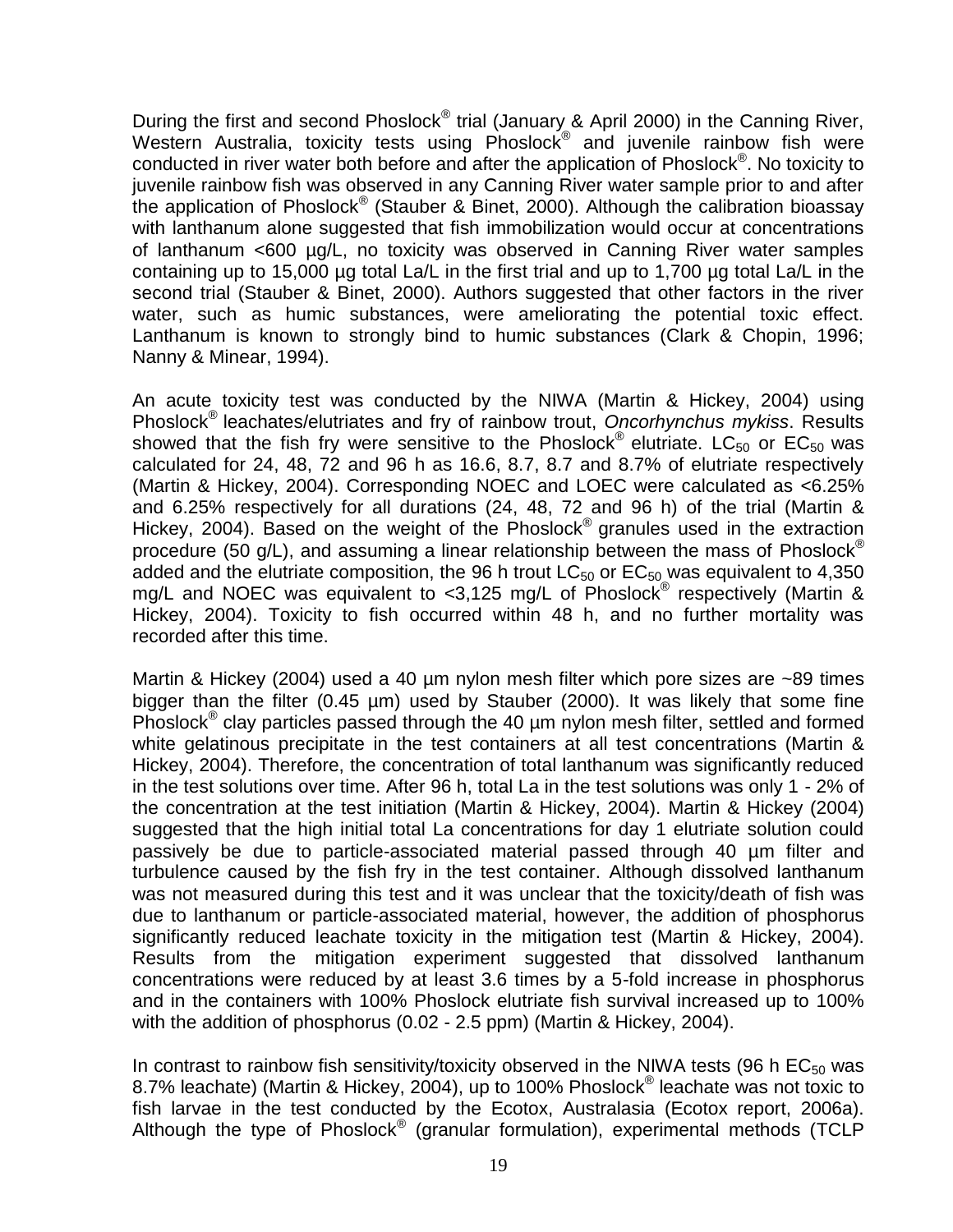method) and test media (synthetic soft water) were similar in both tests, the results were significantly different. One possible explanation is that Ecotox (2006a) used eastern rainbow fish (*Melanotaenia splendia*) and Martin & Hickey (2004) used rainbow trout (*Oncorhynchus mykiss*). Martin & Hickey (2004) suggested that eastern rainbow fish (*M. splendia* or *M. duboulayi*) are markedly less sensitive than the rainbow trout (*Oncorhynchus mykiss*). However, no information was available on whether the TCLP leachate was filtered or what size of filter was used by Ecotox. It was also difficult to compare  $EC_{50}$  values of these two tests in terms of the concentrations of dissolved lanthanum because Ecotox (2006a) didn't measure dissolved La at the end of the experiment.

Although rainbow trout (*Oncorhynchus mykiss*) are more sensitive than eastern rainbow fish (*M. splendia* or *M. duboulayi*) (Martin & Hickey, 2004), the Aquatic Toxicology Unit, Ontario Ministry of the Environment, Ontario, Canada demonstrated that the rainbow trout, *Oncorhynchus mykiss* showed no sign of toxicity up to the highest concentration of 13,600 mg Phoslock® /L (suspension of granules, not leachate) in pond water (Watson-Leung, 2008). The concentrations of dissolved La were not measured from the solutions used in the trout toxicity test. It can be assumed however the concentrations of dissolved La in the dilution series of Phoslock<sup>®</sup> used in the Daphnia toxicity tests will be similar where they overlap. Concentrations of dissolved La in 3,400 mg/L and 6,800 mg/L of Phoslock<sup>®</sup> treatments were 63,270 µg/L and 14,000 µg/ respectively. It can be assumed that the concentration of dissolved La in 13,600 mg Phoslock<sup>®</sup>/L (highest concentration used for trout toxicity test) would be higher than 63,270 µg/L which is much higher than the values of  $EC_{50}$  determined by the CSIRO (127 & <600 µg/L) for rainbow fish and considerably higher than the concentrations that would ever be used in an environmental application.

#### <span id="page-20-0"></span>**9.3. Toxicity tests using shrimp**

Results from one acute and four chronic toxicity studies using one species of fresh water shrimp (*Macrobrachium* sp) are summarised in Table 6. Phoslock® leachate (extracted by TCLP method) was used in these studies.

| No.            | <b>Species</b>       | Media      | <b>Method</b> | <b>Duration</b> | $EC_{50}/LC_{50}$     | <b>NOEC</b>           | <b>LOEC</b>           | Ref.    |
|----------------|----------------------|------------|---------------|-----------------|-----------------------|-----------------------|-----------------------|---------|
|                | <b>Acute tests</b>   |            |               |                 |                       |                       |                       |         |
|                | Macrobrachium        | Synthetic  | Phos          | 96 h            | $> 50$ g/L            | 50 g/L                | $> 50$ g/L            | Ecotox, |
|                | SD.                  | soft water | TCLP          |                 | Phoslock <sup>®</sup> | Phoslock <sup>®</sup> | Phoslock <sup>®</sup> | 2006b   |
|                | <b>Chronic tests</b> |            |               |                 |                       |                       |                       |         |
|                | Macrobrachium        | Synthetic  | Phos          | 7 d             | $> 800$ mg/L          | 400 mg/L              | 800 mg/L              | Ecotox, |
|                | SD.                  | soft water | <b>TCLP</b>   | Survival        | Phoslock <sup>®</sup> | Phoslock <sup>®</sup> | Phoslock®             | 2006a   |
| 2              | Macrobrachium        | Synthetic  | <b>Phos</b>   | 14d             | 800 mg/L              | 400 mg/L              | 800 mg/L              | Ecotox, |
|                | SD.                  | soft water | TCLP          | Survival        | Phoslock®             | Phoslock <sup>®</sup> | Phoslock®             | 2006a   |
| 3              | Macrobrachium        | Synthetic  | Phos          | 21 <sub>d</sub> | 700 mg/L              | 400 mg/L              | 800 mg/L              | Ecotox, |
|                | SD.                  | soft water | TCLP          | Survival        | Phoslock <sup>®</sup> | Phoslock              | Phoslock              | 2006a   |
| $\overline{4}$ | Macrobrachium        | Synthetic  | <b>Phos</b>   | 28d             | 700 mg/L              | 400 mg/L              | 800 mg/L              | Ecotox, |
|                | sp.                  | soft water | <b>TCLP</b>   | Survival        | Phoslock <sup>®</sup> | Phoslock <sup>®</sup> | Phoslock <sup>®</sup> | 2006a   |

Phos or  $Pk = Phoslock^®$ 

**Table 6**: Acute and chronic toxicity of Phoslock® to shrimp (*Macrobrachium* sp).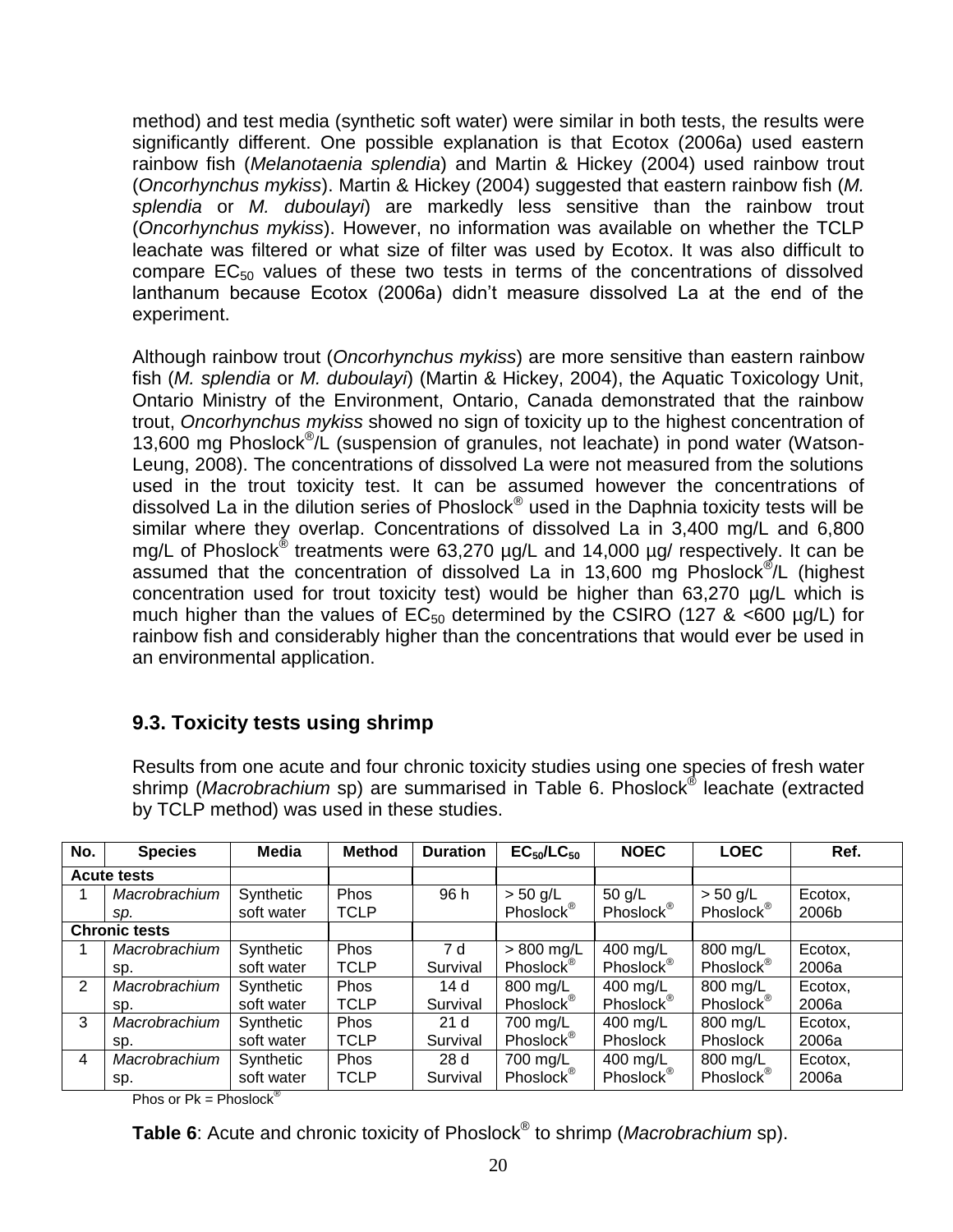#### <span id="page-21-0"></span>**9.3.1. Acute toxicity tests using shrimp**

Ecotox Services Australasia Pty Ltd conducted an acute toxicity test using juvenile freshwater shrimp (*Macrobrachium* sp.) and Phoslock® leachate (TCLP method) (Ecotox report, 2006b). Results demonstrated that the Phoslock<sup>®</sup> leachate (up to 100%) was not toxic to shrimp (Ecotox report, 2006b). The 96 h  $EC_{50}$  (imbalance) was calculated as >100% leachate with the corresponding NOEC and LOEC being 100% and >100% respectively which was prepared from 50  $g/L$  of Phoslock® granules (Ecotox report, 2006b). TCLP leachate was 100% sample and was used in the preparation of test treatments. No information was available on whether the TCLP leachate was filtered. Dissolved lanthanum concentrations were not measured at the end of the experiment.

#### <span id="page-21-1"></span>**9.3.2. Chronic toxicity tests using shrimp**

Chronic toxicity tests of Phoslock<sup>®</sup> leachate on juvenile freshwater shrimp (*Macrobrachium* sp.) were conducted by Ecotox Services Australasia Pty Ltd for 7, 14, 21 and 28 days. Phoslock® leachates (modified TCLP method) were prepared by mixing a specified (50, 100, 200, 400 and 800 mg/L) weight of test material with 1 L of synthetic water for 18 hours in a rotary tumbler (without light). These leachates were allowed to settle overnight prior to use. Results demonstrated that there were some toxic effects by leachates of the highest concentration (800 mg/L) of Phoslock<sup>®</sup> granules on the survival of juvenile freshwater shrimp (Ecotox report, 2006b).  $EC_{50}$ , NOEC and LOEC for 7 and 14 d were calculated as >800, 400, 800 mg Phoslock® /L respectively (Ecotox report, 2006b). However,  $EC_{50}$ , NOEC and LOEC for 21 and 28 d were calculated as 700, 400, 800 mg Phoslock® /L respectively (Ecotox report, 2006b). No dissolved or total lanthanum concentrations were measured from any Phoslock® leachates.

#### <span id="page-21-2"></span>**9.4. Toxicity tests using algae**

Results from three acute toxicity studies using three species of fresh water algae are summarised in Table 7. Both Phoslock<sup>®</sup> leachate (extracted by the TCLP method) and a suspension of Phoslock<sup>®</sup> were used in these studies.

| No.                | <b>Species</b>                     | Media                          | <b>Method</b>                 | Dura | $EC_{50}/LC_{50}$                    | <b>NOEC</b>                         | <b>LOEC</b>         | Ref.                            |
|--------------------|------------------------------------|--------------------------------|-------------------------------|------|--------------------------------------|-------------------------------------|---------------------|---------------------------------|
| <b>Acute tests</b> |                                    |                                |                               |      |                                      |                                     |                     |                                 |
|                    | Selenastrum<br>capricornutum       | Growth<br>media                | $\mathsf{LaCl}_3$<br>Solution | 72 h | 450 µg/L La                          | $<$ 130 µg/L<br>La                  | $130 \mu g/L$<br>La | Stauber &<br><b>Binet, 2000</b> |
| 2                  | Pseudokirchner<br>iella subcaptita | Synthetic<br>soft water        | <b>Phos</b><br>TCLP           | 72 h | 15,000 mg/L<br>Phoslock <sup>®</sup> | 6,250 mg/L<br>Phoslock <sup>®</sup> | 12,500<br>mg/L Pk   | Martin &<br><b>Hickey, 2004</b> |
| 3                  | Scenedesmus<br>obliauus            | <b>Artificial RT</b><br>medium | LaNO <sub>3</sub><br>Solution | 72 h | 450 mg/L Pk<br>> 250 mg/L La         |                                     |                     | Lurling et al.,<br>2008         |

Phos or  $Pk = Phoslock^®$ 

**Table 7**: Acute toxicity of Phoslock® and lanthanum chloride to algae.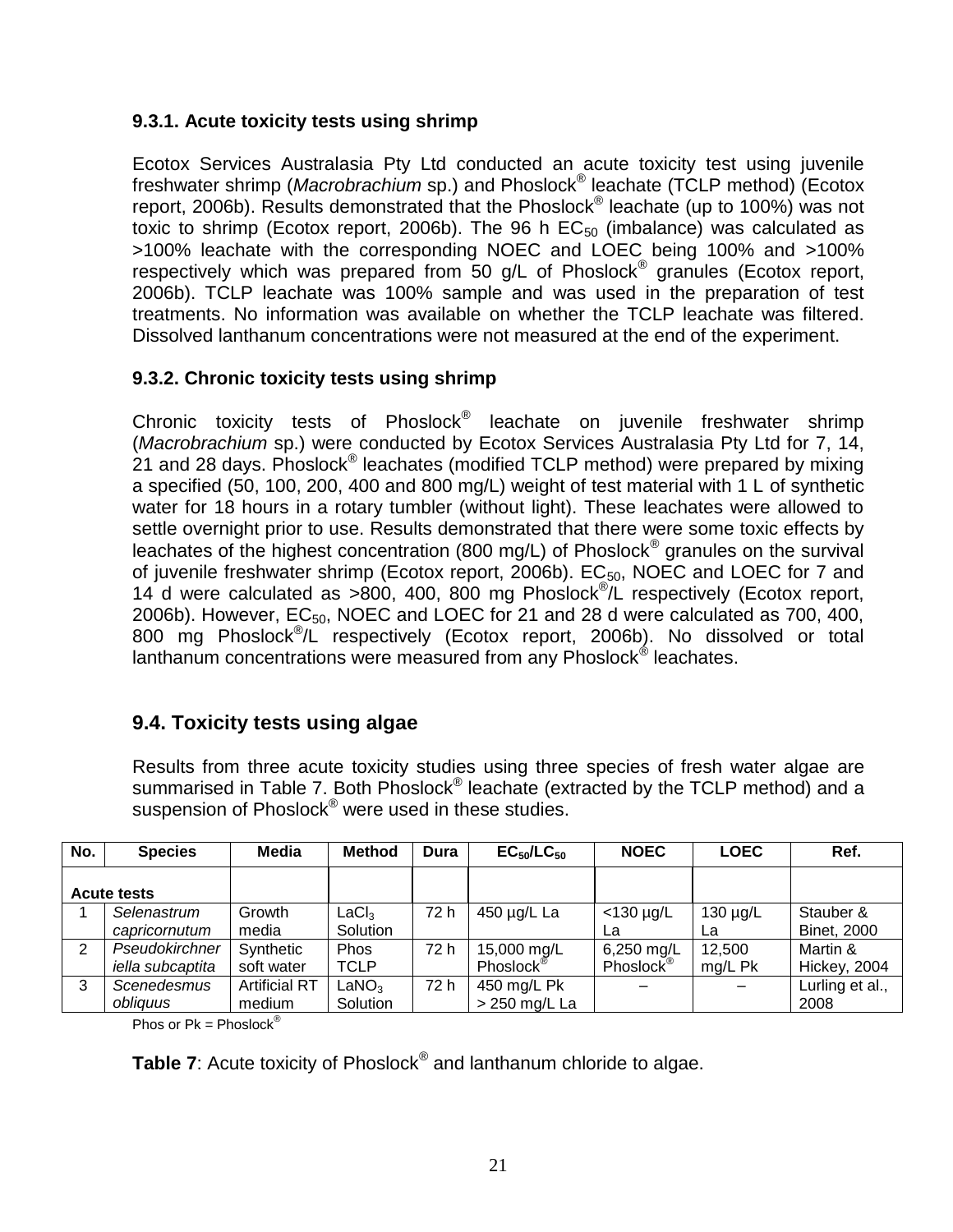#### <span id="page-22-0"></span>**9.4.1. Acute toxicity tests using algae**

A three day (72 h) toxicity test of Phoslock<sup>®</sup> was conducted using Milli-Q water leachates and the green alga, *Selenastrum capricornutum*. Milli-Q water leachates were prepared in 20 ml silanised glass scintillation vials containing 6 ml algal culture with medium (with EDTA). Results showed positive effects on algal growth rather than toxic effects (Stauber, 2000). Milli-Q water leachate was filtered using 0.22 µm filter. For all the leachate test solutions, the growth rate of the algae was approximately twice that of the control over 72 h suggesting that some component of the leachate acts as a growth promoter for this species. Although the lanthanum concentration was not reported for this leachate, it is assumed to be the same as *Ceriodaphnia dubia* test in Milli-Q water. Filtered leachate of Phoslock<sup>®</sup> in Milli-Q water contained 396 µg La/L (Stauber, 2000).

However, lanthanum chloride inhibited the growth of green alga, *Selenastrum capricornutum* with an apparent 72 h calibration bioassays (Stauber & Binet, 2000). The 72 h  $EC_{50}$  was calculated from the growth data as 450  $\mu$ g/L of lanthanum, NOEC and LOEC were calculated as <130 µg/L and 130 µg/L respectively (Stauber & Binet, 2000). This result must be treated with caution because precipitation of lanthanum took place over the test period. The algal test medium contained 570  $\mu$ g/L PO<sub>4</sub> (which is required as nutrient for algal growth) and 15 mg/L NaHCO<sub>3</sub>. Lanthanum precipitated as phosphate or carbonate complex over the course of bioassay, leaving little phosphate or lanthanum in the solution. Phosphate concentrations in the test medium decreased from 170 µg/L to <10 µg/L in the treatments of greater than 1.2 mg/L of lanthanum. Total lanthanum concentrations on Day 0 were close to nominal concentrations. However, total lanthanum concentrations by Day 3 and dissolved lanthanum concentrations were much lower (Stauber & Binet, 2000). Although measured total lanthanum concentrations on Day 0 were used to calculate toxicity results, the  $EC_{50}$  values should be interpreted with caution due to the losses of lanthanum over the course of the bioassay. Although dissolved lanthanum concentrations were below the detection limit (<10 µg/L), significant growth inhibition of the alga was observed even at the lowest concentrations tested. It is likely that growth inhibition was due to phosphate limitation as the removal of available  $PO_4$  from the growth medium through precipitation as  $LaPO_4$  (Stauber & Binet, 2000).

Acute toxicity of Phoslock<sup>®</sup> to the alga, *Pseudokirchneriella subcapitata* was conducted by the NIWA (Martin & Hickey, 2004) using the Phoslock<sup>®</sup> leachate (TCLP) method. The Phoslock<sup>®</sup> leachate was filtered using  $0.45$  µm membrane filter before the test solutions were prepared (although Phoslock® leachate was filtered using 40 µm nylon mesh filter for toxicity tests with Daphnia and fish fry). The  $EC_{50}$  value was calculated from 72 h toxicity test as 30% elutriate which was equivalent to 15,000 mg/L of Phoslock<sup>®</sup> (Martin & Hickey, 2004). The NOEC estimate was 12.5% elutriate which was equivalent to 6,250 mg/L of Phoslock® (Martin & Hickey, 2004).

The Aquatic Ecology Group of Wageningen University, Netherlands conducted acute toxicity tests of lanthanum dissolved in nanopure water using green alga, *Scenedesmus obliquus*. From separate experiments using a suspension of Phoslock® and lanthanum, the 72 h EC<sub>50</sub> was calculated as 450 mg Phoslock<sup>®</sup>/L and 250 mg La/L (Lurling et al., 2008).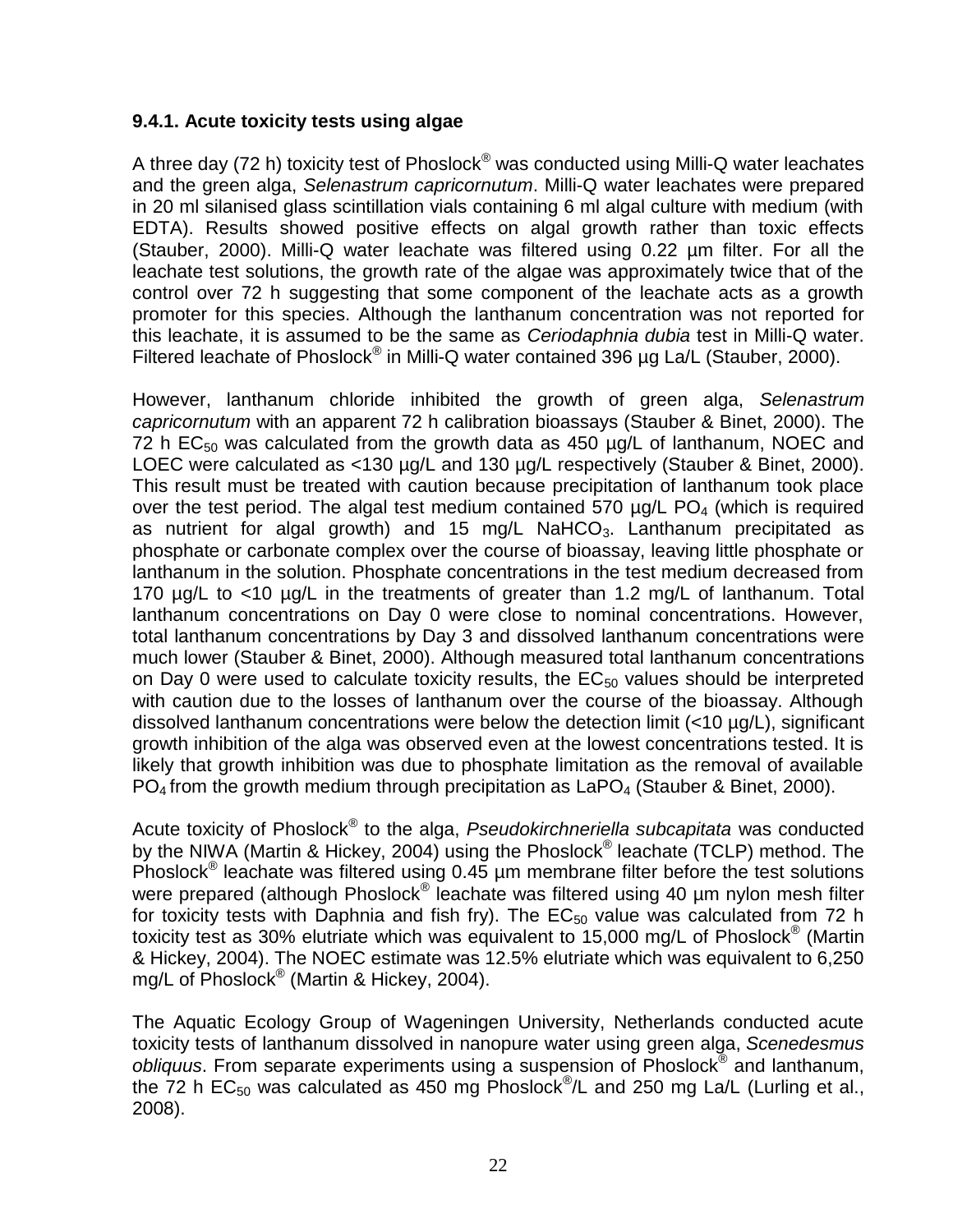#### <span id="page-23-0"></span>**9.5. Toxicity tests using sediment-dwelling organisms**

Results from four chronic toxicity studies using four different species of fresh water sediment-dwelling organisms (one species of amphipod, one species of mayfly and two species of midge) are summarised in Table 8. Different concentrations of Phoslock<sup>®</sup> solutions were used in these studies.

| No.            | <b>Species</b>  | Media      | <b>Method</b> | Dura            | $EC_{50}/LC_{50}$     | <b>NOEC</b>           | <b>LOEC</b>           | Ref.        |
|----------------|-----------------|------------|---------------|-----------------|-----------------------|-----------------------|-----------------------|-------------|
|                |                 |            |               |                 |                       |                       |                       |             |
|                | Amphipod        |            |               |                 |                       |                       |                       |             |
|                | Hyalella azteca | Natural    | <b>Phos</b>   | 14 d            | > 3400 mg/L           | 3400 mg/L             | >3400mg/L             | Watson-     |
|                |                 | Pond water | Solution      | Surviv.         | Phoslock <sup>®</sup> | Phoslock <sup>®</sup> | Phoslock <sup>®</sup> | Leung, 2008 |
| 2              | Hyalella azteca | Natural    | <b>Phos</b>   | 14 d            | > 3400 mg/L           | 3400 mg/L             | >3400mg/L             | Watson-     |
|                |                 | Pond water | Solution      | Growth          | Phoslock <sup>®</sup> | Phoslock <sup>®</sup> | Phoslock <sup>®</sup> | Leung, 2008 |
|                |                 |            |               |                 |                       |                       |                       |             |
| <b>Mayfly</b>  |                 |            |               |                 |                       |                       |                       |             |
| 1              | Hexagenia spp.  | Natural    | <b>Phos</b>   | 21 <sub>d</sub> | $> 450$ mg/L          | 450 mg/L              | $> 450$ mg/L          | Watson-     |
|                |                 | Pond water | Solution      | Surviv.         | Phoslock <sup>®</sup> | Phoslock®             | Phoslock <sup>®</sup> | Leung, 2008 |
| $\overline{2}$ | Hexagenia spp.  | Natural    | <b>Phos</b>   | 21 <sub>d</sub> | > 450 mg/L            | 450 mg/L              | $> 450$ mg/L          | Watson-     |
|                |                 | Pond water | Solution      | Growth          | Phoslock <sup>®</sup> | Phoslock <sup>®</sup> | Phoslock <sup>®</sup> | Leung, 2008 |
|                |                 |            |               |                 |                       |                       |                       |             |
|                | Midge larvae    |            |               |                 |                       |                       |                       |             |
|                | Chironomus      | Natural    | Phos          | 38 d            | $> 400$ mg/L          | 400 mg/L              | $> 400$ mg/L          | Clearwater, |
|                | zealandicus     | Lake water | solution      | Surviv.         | Phoslock <sup>®</sup> | Phoslock <sup>®</sup> | Phoslock <sup>®</sup> | 2004        |
| 2              | Chironomus      | Natural    | <b>Phos</b>   | 10 <sub>d</sub> | > 3400 mg/L           | 3400 mg/L             | >3400mg/L             | Watson-     |
|                | dilutus         | Pond water | Solution      | Surviv.         | Phoslock <sup>®</sup> | Phoslock <sup>®</sup> | Phoslock <sup>®</sup> | Leung, 2008 |
| 3              | Chironomus      | Natural    | <b>Phos</b>   | 10 <sub>d</sub> | > 3400 mg/L           | 3400 mg/L             | >3400mg/L             | Watson-     |
|                | dilutus         | Pond water | Solution      | Growth          | Phoslock <sup>®</sup> | Phoslock <sup>®</sup> | Phoslock <sup>®</sup> | Leung, 2008 |

Phos or  $Pk = Phoslock^@$ 

**Table 8**: Chronic toxicity of Phoslock® to sediment-dwelling organisms (amphipod, mayfly and midge larvae).

#### <span id="page-23-1"></span>**9.5.1. Phoslock® toxicity to Amphipod**

A recent chronic toxicity study (14 d) conducted by the Aquatic Toxicology Unit, Ontario Ministry of the Environment, Ontario, Canada revealed that Phoslock® was not toxic to the survival and growth of amphipod, *Hyalella azteca* up to the highest concentration (3,400 mg/L) tested (Watson-Leung, 2008). The test media contained a suspension of Phoslock<sup>®</sup> granules dissolved in pond water up to the concentration of  $3,400$  mg/L. Results showed that there was no significant reduction in the survival and growth of amphipods exposed to all of the test sediments and treatments when compared to amphipod survival in the control sediment (p >0.05) (Watson-Leung, 2008). From this study, the 14 d  $EC_{50}$ , NOEC and LOEC can be calculated for survival and growth of amphipods as >3,400 mg/L, 3,400 mg/L and >3,400 mg/L of Phoslock<sup>®</sup> respectively.

#### <span id="page-23-2"></span>**9.5.2. Phoslock® toxicity to Mayfly**

Phoslock® was not toxic to mayfly, *Hexagenia* spp. at the dose rate of 250:1 (250 mg Phoslock<sup>®</sup> for 1 mg FRP) applied in Canadian pond water under laboratory conditions.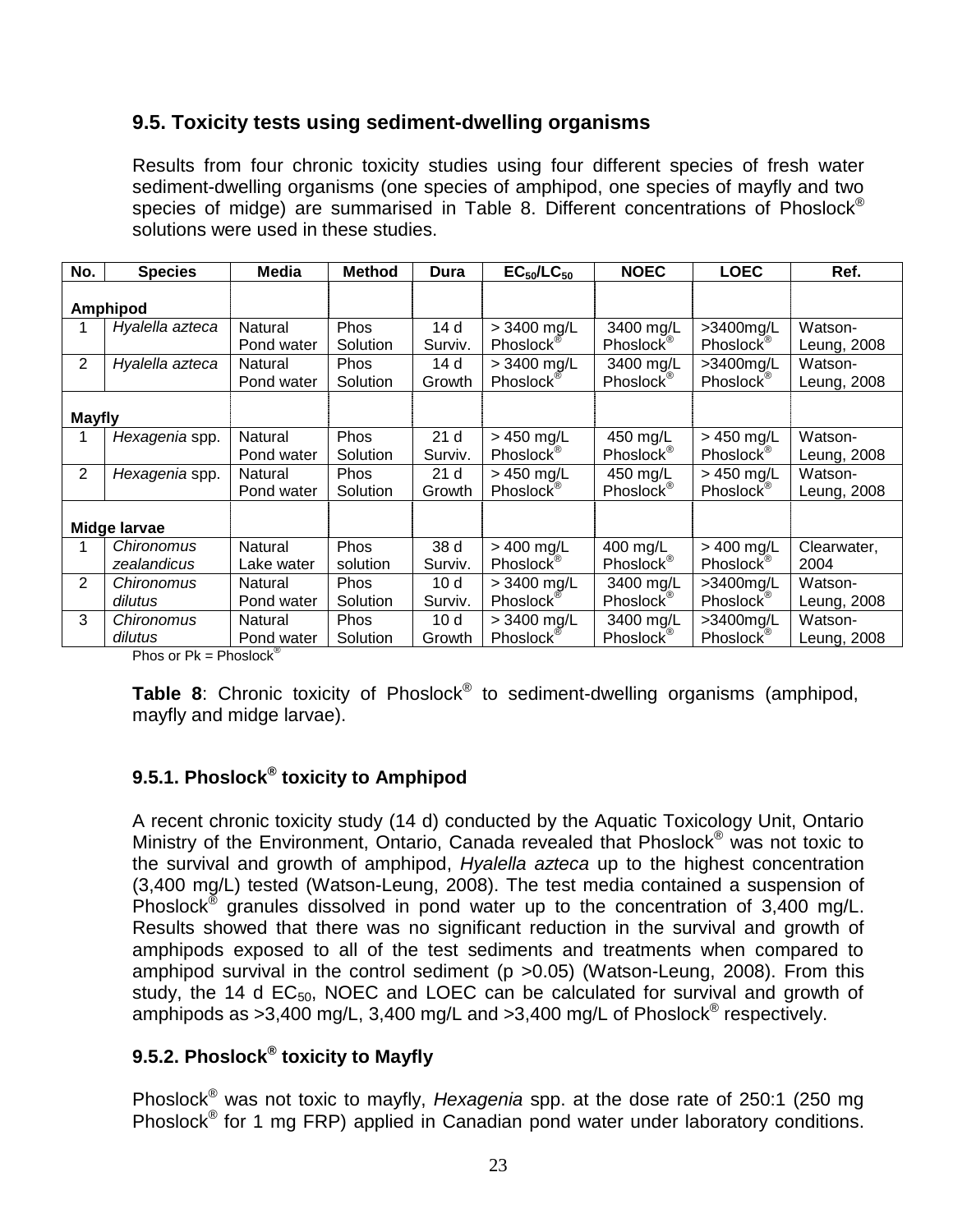Results of a chronic toxicity study (21 d) was conducted by the Aquatic Toxicology Unit, Ontario Ministry of the Environment, Ontario, Canada showed no toxicity of Phoslock<sup>®</sup> at the concentration of 450 mg/L (Watson-Leung, 2008). The test media contained a suspension of Phoslock<sup>®</sup> granules dissolved in pond water at the concentration of 450 mg/L. There was no significant reduction in the survival and growth of the mayfly exposed to the test sediments and treatments when compared to the mayfly survival in the control sediment ( $p > 0.05$ ) (Watson-Leung, 2008). The 21 d  $EC_{50}$ , NOEC and LOEC can be calculated for survival and growth of the mayfly as >450 mg/L, 450 mg/L and >450 mg/L of Phoslock<sup>®</sup> respectively.

#### <span id="page-24-0"></span>**9.5.3. Phoslock® toxicity to Midge larvae**

A species of midge larvae, *Polypedilum parvidum* was used for a 38 d chronic toxicity study in a suspension of Phoslock<sup>®</sup> granules (not leachate) dissolved in fernhollow spring water (New Zealand). Results showed that there were no toxic effects up to the highest concentration (400 mg/L) tested (Clearwater, 2004). The 38 d  $EC_{50}$  was calculated as >400 mg/L of Phoslock®; NOEC and LOEC were calculated as 400 mg/L and >400 mg/L respectively (Clearwater, 2004).

Recently, Ontario Ministry of the Environment, Canada conducted a chronic toxicity study (10 d) of Phoslock® to test the survival and growth of midge larvae, *Chironomus dilutus* in a suspension of Phoslock® granules dissolved in pond water up to the concentration of 3,400 mg/L (Watson-Leung, 2008). Results showed that there were no toxic effects up to the highest concentration (3,400 mg/L) tested. There was no significant reduction in survival and growth of the midge larvae exposed to all of the test sediments and treatments when compared to the midge larvae survival in the control sediment ( $p > 0.05$ ) (Watson-Leung, 2008). The 10 d  $EC_{50}$ , NOEC and LOEC can be calculated for survival and growth of midge larvae as >3,400 mg/L, 3,400 mg/L and >3,400 mg/L of Phoslock<sup>®</sup> respectively.

#### <span id="page-24-1"></span>**10. Variation of results**

The results obtained from large numbers of acute and chronic toxicity tests using different species of Daphnia, rainbow fish, shrimp, algae, sediment-dwelling organisms and Phoslock<sup>®</sup> or lanthanum (as LaCl<sub>3</sub>) demonstrated a wide variation of responses of sensitive organisms to Phoslock<sup>®</sup> solutions or leachates (TCLP method) or lanthanum (Table 4 - 8). The toxicity thresholds such as  $EC_{50}/\dot{LC}_{50}$ , NOEC or LOEC were determined either as the dissolved lanthanum or the concentrations of Phoslock<sup>®</sup> and varied significantly among different tests (Table  $4 - 8$ ). For example, the acute 48 h EC<sub>50</sub> as LaCl<sub>3</sub> for Daphnia varied from 43  $\mu$ g/L in tap water (Barry & Meehan, 2000) to 23,000  $\mu$ g/L La in synthetic soft water (Yasseri & Nowak, 2008). Similarly, when  $EC_{50}$  was measured as the concentration of Phoslock<sup>®</sup>, 48 h  $EC_{50}$  varied from >50 mg/L (50 mg/L was the highest concentration used in that test) in natural lake water (Ecotox, 2008) to >50,000 mg/L in synthetic soft water (Martin & Hickey, 2004). Lanthanum was most toxic to Daphnia in Milli-Q water (48 h  $EC_{50} = 40$  µg/L, Stauber, 2000) and carbon filtered tap water (48 h  $EC_{50} = 43 \mu q/L$ , Barry & Meehan, 2000) compared to ASTM hard water (48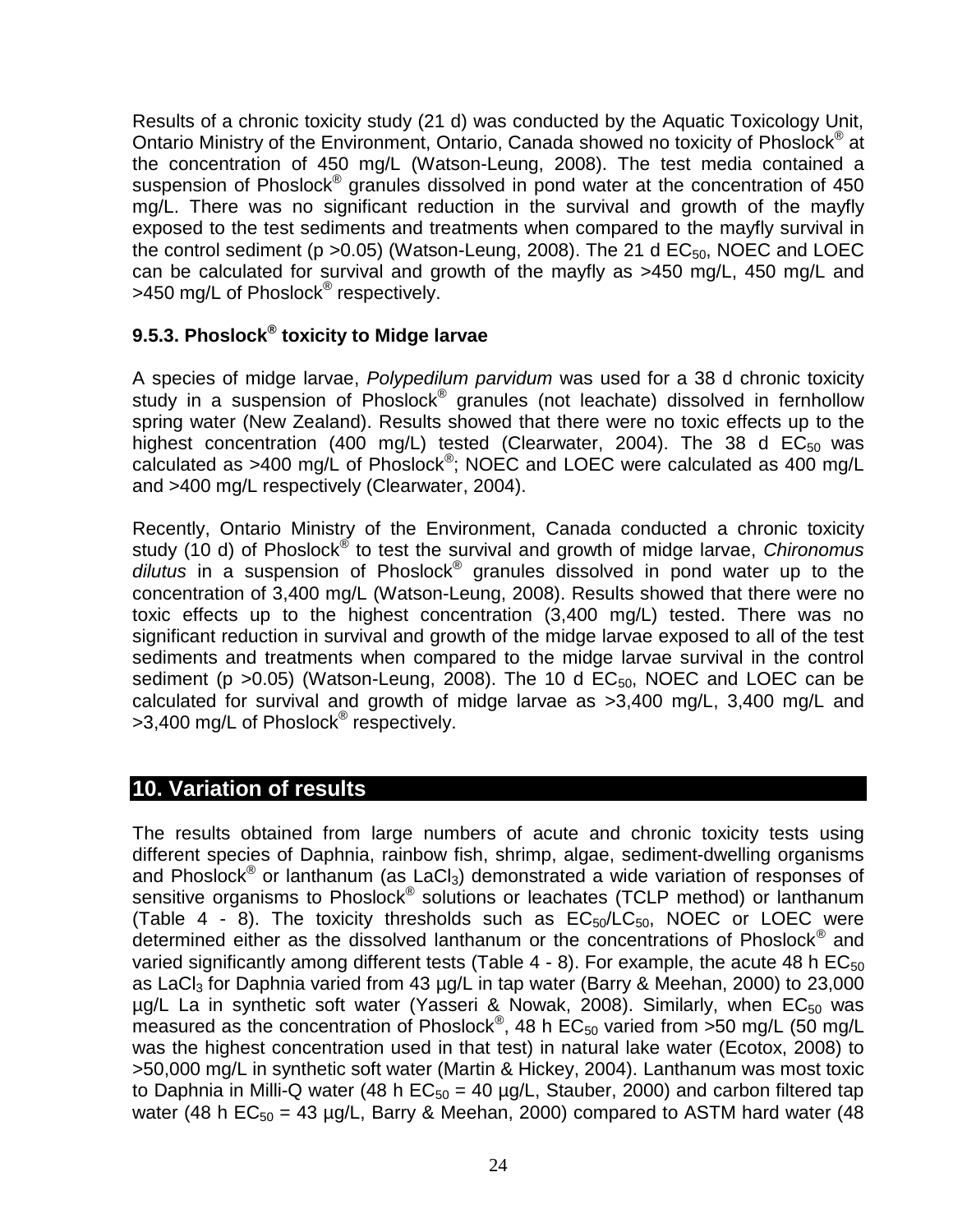h  $EC_{50}$  = 1180 µg/L, Barry & Meehan, 2000) or natural lake water (48 h  $EC_{50}$  was >14,000 µg/L, Watson-Leung, 2008). Similar variation was observed in the acute and chronic toxicity test results using other test organisms such as fish, shrimp, amphipod, mayfly, worm and midge larvae (Table 5 - 8).

There are several factors that may be responsible for these variations including: the differences of experimental methods (TCLP method, suspension of Phoslock<sup>®</sup> granules and lanthanum chloride solution), different types of test media (artificial soft water, hard water, Milli-Q water, nanopure water, natural lake or pond water etc.) and different types of Phoslock<sup>®</sup> (slurry and granular formulation). All of these may have influenced the variation of lanthanum leaching from Phoslock<sup>®</sup> and the differences between toxicity thresholds.

The mode of action of Phoslock $^{\circledast}$  is that granules or slurry (granules mixed with application water) added to water, moves down through the water column, and the product settles on the sediment. Therefore, toxicity tests should be conducted in a manner designed to simulate the application of granular Phoslock<sup>®</sup> to freshwater and utilise a range of exposure concentrations in order to encompass potential application scenarios. This can be achieved by using suspensions of different concentrations of Phoslock<sup>®</sup> in the toxicity tests. Some of the recent toxicity tests used suspensions of Phoslock<sup>®</sup> (e.g. Ecotox, 2008; Watson-Leung, 2008; Lurling & Tolman, 2009). However, most of the earlier tests (e.g. CSIRO toxicity tests) used Phoslock® leachates extracted by the TCLP method. The TCLP is designed to determine the mobility of both organic and inorganic contaminants present in liquid, solid, and multiphasic wastes (USEPA, 1986). The TCLP may not be an appropriate method to separate lanthanum from Phoslock<sup>®</sup>. Lanthanum ions are strongly associated with the bentonite clay and remain bound within the clay structure under a wide range of physiological conditions unless reacting with the phosphate anion in the water body. However, it is possible that loosely bound lanthanum may leach out from Phoslock® depending on the characteristics of media/water in which Phoslock<sup>®</sup> is dissolved. Different types of test media (artificial soft water, hard water, Milli-Q water, nanopure water, natural lake or pond water etc.) were used for different toxicity tests. This significantly influenced the variation of lanthanum leaching and the results of toxicity tests.

Types of Phoslock<sup>®</sup> also influenced the variation of results of toxicity tests. CSIRO Centre for Advanced Analytical Chemistry used Phoslock<sup>®</sup> that was formulated as slurry (Stauber, 2000; Stauber & Binet, 2000). All other tests (on or later 2004) used Phoslock<sup>®</sup> that was formulated as dry, free flowing granular form which was developed in 2004. When in the slurry form, there was a possibility of a certain concentration of free or unbound lanthanum remaining in the solution. However, during the manufacturing process of granular Phoslock<sup>®</sup> significant dewatering of the slurry occur which significantly reduces the amount of residual lanthanum associated with the product. This has been proven through conducting a large number of laboratory experiments by EnviroLab Pty Ltd, Sydney (commissioned by Phoslock Water Solutions Ltd). Results demonstrated that no lanthanum was leached out within 24 h when granular Phoslock® was dissolved in DI water (Milli-Q water), although Stauber (2000) measured 396 µg/L of dissolved lanthanum after 24 hours from leachates prepared in Milli-Q water using slurry formulated Phoslock<sup>®</sup>. However, EnviroLab Pty Ltd, Sydney also demonstrated that a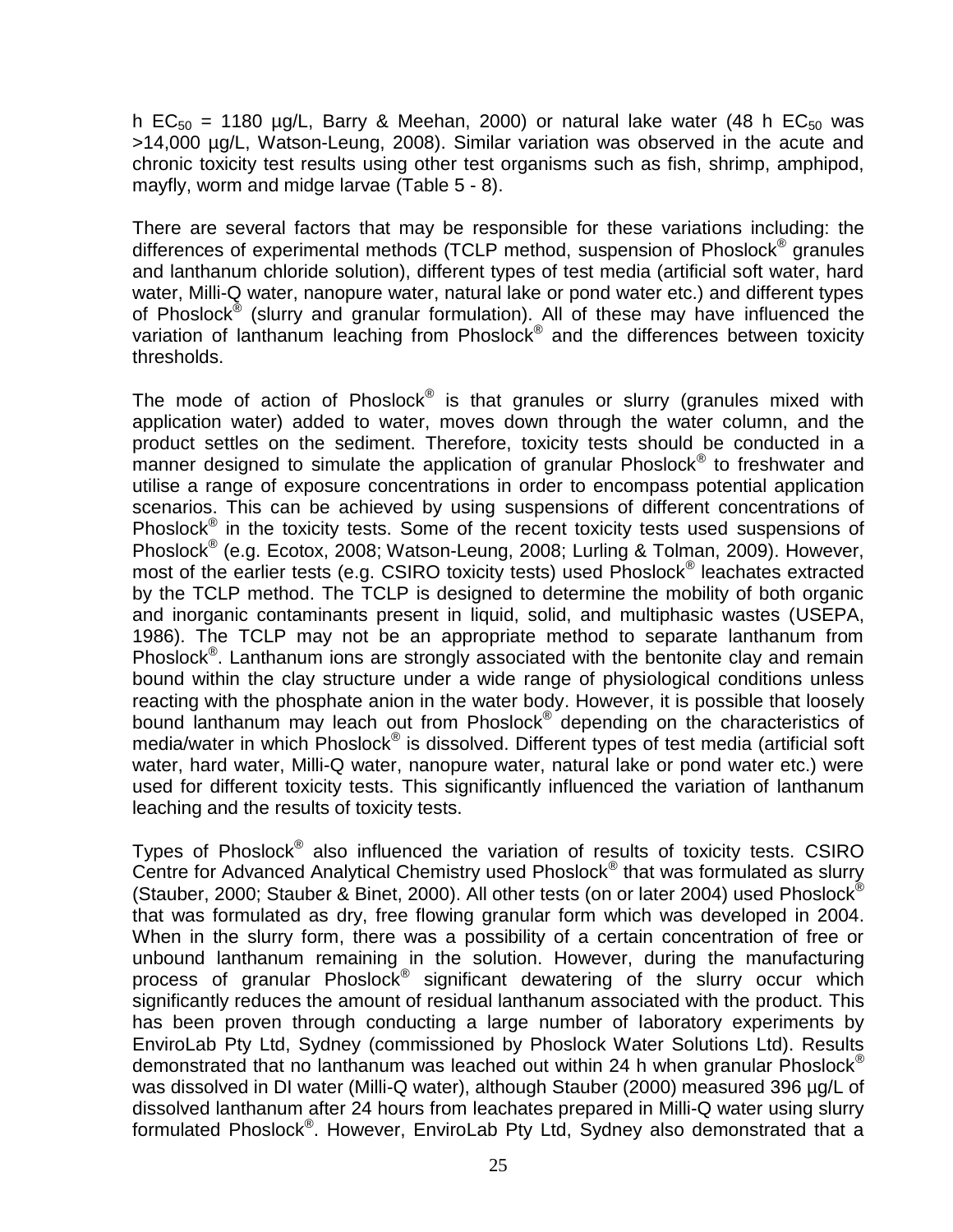small concentration of loosely bound lanthanum (~16 µg/L) was leached out from Phoslock<sup>®</sup> (10 mg/L) when dissolved in low alkalinity natural water or synthetic soft water. The presence of competing anions in natural water may influence lanthanum leaching from Phoslock<sup>®</sup>.

Lanthanum leaching from Phoslock $^{\circledast}$  significantly varied among different batches of tests or leachates (extracted by the TCLP method) using similar types of water (e.g. synthetic soft water) or different water (e.g. Milli-Q water). For example, Stauber (2000) used two separate batches (in soft water) of leachate (TCLP method) from Phoslock® for acute and chronic testes and measured the concentrations of lanthanum that was leached out from Phoslock<sup>®</sup>. The concentrations of lanthanum in these two batches were significantly different (163 & 2010 µg/L). A separate batch of leachate in Milli-Q water contained 396 µg/L of dissolved lanthanum (Stauber, 2000). Although all of these experiments were conducted in 2000 and presumably using the same batch of Phoslock® for three separate tests/leachate extractions, the reasons for significant variation of lanthanum leaching was not discussed in the report.

Results from a large number of recent laboratory studies conducted by Phoslock Water Solutions Ltd suggested that lanthanum leaching from Phoslock® depends on the chemical properties of water (e.g. alkalinity) in which Phoslock<sup>®</sup> is dissolved. Not only the variation of the concentrations of lanthanum leaching, but the toxicity of lanthanum is also strongly dependent on the media (water) used for the study (Barry & Meehan, 2000) and significantly varied among different types of water. Barry & Meehan (2000) demonstrated that lanthanum was most toxic (>27 times) to *Daphnia* in soft tap water with an acute 48 hour  $EC_{50}$  of 43  $\mu q/L$  compared with 1180  $\mu q/L$  in ASTM hard water. Stauber (2000) found that Phoslock<sup>®</sup> was more toxic when TCLP was prepared using Milli-Q water than synthetic soft water. Phoslock<sup>®</sup> toxicity was greatly reduced when tests were conducted using natural lake/pond water (Clearwater, 2004; Ecotox, 2008; Watson-Leung, 2008).

#### <span id="page-26-0"></span>**11. Lab toxicity test vs field trial/application**

In general, laboratory toxicity tests are conducted under controlled condition to investigate whether manufactured chemicals or products can produce any toxic effects to the aquatic organisms tested. The results of laboratory tests are considered (usually) to be the predictive of field trials. Based on laboratory toxicity test results, concentrations for field trials are selected. However, in the field trials, products are exposed to a broad spectrum of physical, chemical and biological factors that are difficult to replicate under laboratory conditions. It is unlikely that physical, chemical or biological field conditions can enhance the toxicity of a product. Rather field conditions dilute/reduce the toxicity due to several other chemical properties present in the natural water that are difficult to replicate in the lab environment. These properties (e.g. humic substances) may interfere or mitigate the toxicity of the product. The significant differences between the results of lab toxicity tests using artificial water and the tests using natural lake/pond water after a Phoslock<sup>®</sup> application in has proven this hypothesis. Laboratory toxicity tests using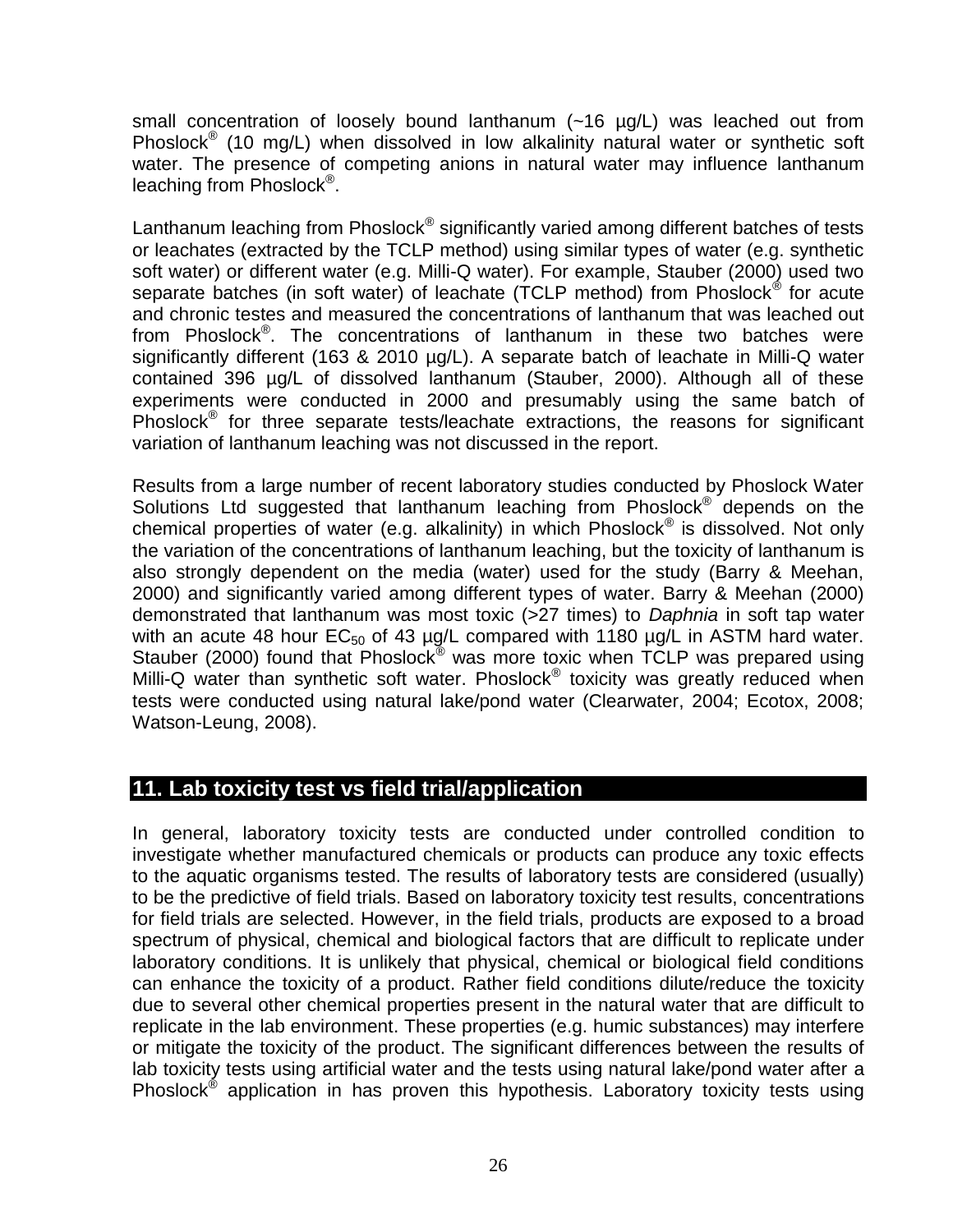natural lake/pond water demonstrated less toxicity than those tests using tap water or artificial water.

Toxicity tests using Canning River (WA) water (after first and second Phoslock<sup>®</sup> trials -January & April 2000) and juvenile rainbow fish showed no toxicity to juvenile rainbow fish after the application of Phoslock® (Stauber & Binet, 2000). However, the lab tests that were carried out prior to tests in the field suggested that fish immobilisation would occur at concentrations of lanthanum <600 µg/L, but no toxicity was observed in Canning River water samples containing up to 15 mg total La/L in the first trial and up to 1.7 mg total La/L in the second trial (Stauber & Binet, 2000). Authors suggested that other factors in the river water, such as humic substances, were ameliorating the potential toxic effect.

A fish health investigation, after three successive applications of Phoslock $^{\circledast}$  in Lake Okareka (New Zealand), demonstrated that trout and koura accumulated lanthanum in the liver and hepatopancreas tissues following the application of Phoslock $^{\circledR}$  (Landman et al., 2007). However, lanthanum accumulation in the flesh of these organisms was generally low and has been measured in only a small number of specimens from each sampling period after the Phoslock<sup>®</sup> application and has demonstrated no negative effect on the health of the fish. Levels of lanthanum prior to lake dosing were low, suggesting that the interval between applications was sufficient to allow the biota to depurate the lanthanum accumulated by the previous application (Landman et al., 2007).

#### <span id="page-27-0"></span>**12. Mitigation of Phoslock® toxicity by phosphorus and/or carbonate**

Phoslock<sup>®</sup> has been developed to remove filterable reactive phosphorus (FRP) from water. The removal of FRP (or SRP) by Phoslock<sup>®</sup> is attributed to the lanthanum that adsorbs phosphate molecules, forming a highly stable mineral known as Rhabdophane  $(LaPO<sub>4</sub>.nH<sub>2</sub>O).$ 

#### $La^{3+} + PO_4{}^{3-} = LaPO_4$

The majority of the lanthanum within Phoslock $^{\circledast}$  is reportedly strongly bound to the clay matrix, and is therefore likely to be minimally released into the water column. The reaction with phosphate and the precipitation of insoluble Rabdophane would likely result in lanthanum not being bioavailable to aquatic biota.

Martin & Hickey (2004) conducted a toxicity mitigation experiment by adding phosphorus in to a solution containing different concentrations of Phoslock<sup>®</sup> elutriate/leachate. Results demonstrated that the addition of phosphorus in 100% Phoslock<sup>®</sup> elutriate solutions significantly reduced fish mortality, with the highest P dose  $(2,500 \mu g/L)$ resulting in 0% mortality (i.e. 100% survival) after 72 h exposure (Martin & Hickey, 2004). Whereas in the 100% Phoslock® elutriates solution there was no survival of fish fry after 24 hours of exposure (Martin & Hickey, 2004). The concentrations of dissolved lanthanum also reduced significantly after the addition of phosphorus. Reduction in fish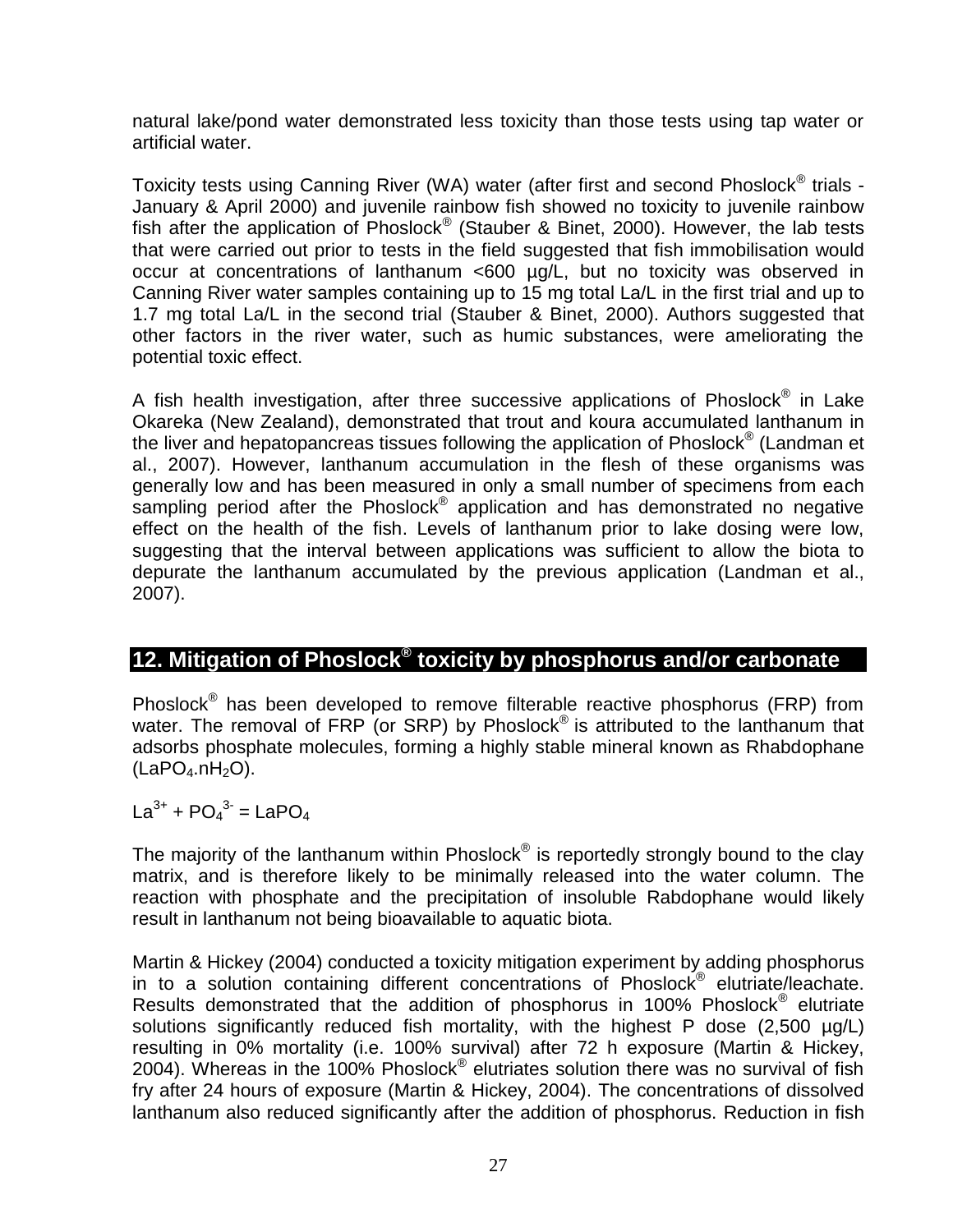mortality and the dissolved lanthanum concentrations for the highest dose of P indicates that when phosphorus combines with free lanthanum in the water column and precipitate as Rhabdophane, it is no longer bioavailable to the biota, therefore a reduction in toxicity (Martin & Hickey, 2004).

Lanthanum associated with bentonite clay preferentially binds with  $PO<sub>4</sub>$ , forming a highly stable mineral, Rhabdophane. However, it can also bind with  $CO<sub>3</sub>$  or other oxi-anions. Among all other interactions, the lanthanum phosphate bond is the strongest (approx. 300 times stronger than between lanthanum and carbonate). Carbonate competes with phosphate, therefore causes a delay in the phosphate binding of Phoslock (which requires more than 24 hours) in high alkalinity waters. Therefore, in addition to the concentration of FRP, the alkalinity of water needs to be considered in determining the dose rates of Phoslock®. In low alkalinity water, the Phoslock® dose rate should be based on available phosphate only because there is less or no potential to bind  $CO<sub>3</sub>$  with Phoslock® active sites (i.e. lanthanum).

#### <span id="page-28-0"></span>**13. Toxicity of Phoslock® vs toxicity of lanthanum**

Phoslock $^{\circledR}$  is a product that contains ~95% bentonite clay (including water content) and ~5% lanthanum. Bentonite is not toxic to humans or the environment (HSDB, 2000). Therefore, it is reasonable to assume that the toxic properties of Phoslock<sup>®</sup> are most likely associated with leached lanthanum from Phoslock<sup>®</sup>. Physical effect on aquatic organisms from Phoslock® clay at high concentrations may also have contributed to the chemical toxicity (Martin & Hickey, 2004). But it is highly unlikely that proposed dose rates of Phoslock® (100:1, i.e. 100 g Phoslock® for 1 g FRP) could cause any negative physical effect.

To assess the toxicity of Phoslock $^{\circledast}$ , it is essential to measure the concentration of dissolved/bioavailable lanthanum in the media (e.g. natural or artificial water used for the experiment). Regulatory bodies in Australia such as the NICNAS (National Industrial Chemical Notification and Assessment Scheme) assessed the toxicity of Phoslock® and approved it for commercial application. The NICNAS and the Department of Health have considered the product "Phoslock<sup>®</sup>" itself as a non-toxic product. These organisations assessed the toxicity of Phoslock® based on the dissolved/bioavailable lanthanum in the water body after a Phoslock<sup>®</sup> application.

These regulatory bodies are concerned about the level of dissolved/bioavailable lanthanum in the water body after application regardless of the concentration of Phoslock<sup>®</sup> to be applied. Phoslock<sup>®</sup> is a product that removes  $PO_4$  from the water body. In Phoslock<sup>®</sup>, the lanthanum component is associated with the bentonite clay that binds with  $PO_4$  and forms an insoluble complex (LaPO<sub>4</sub>). Lanthanum can also bind with other anions such as  $CO<sub>3</sub>$ , AsO<sub>4</sub>, humics etc. Therefore, the availability of dissolved/bioavailable lanthanum in a water body after the application of Phoslock<sup>®</sup> depends on the chemical composition of the water body (such as the concentration of  $PO<sub>4</sub>$  and alkalinity/hardness) and the dose rate of Phoslock<sup>®</sup>. Before an application the Technical Team at PWS assesses the historical physico-chemical conditions of an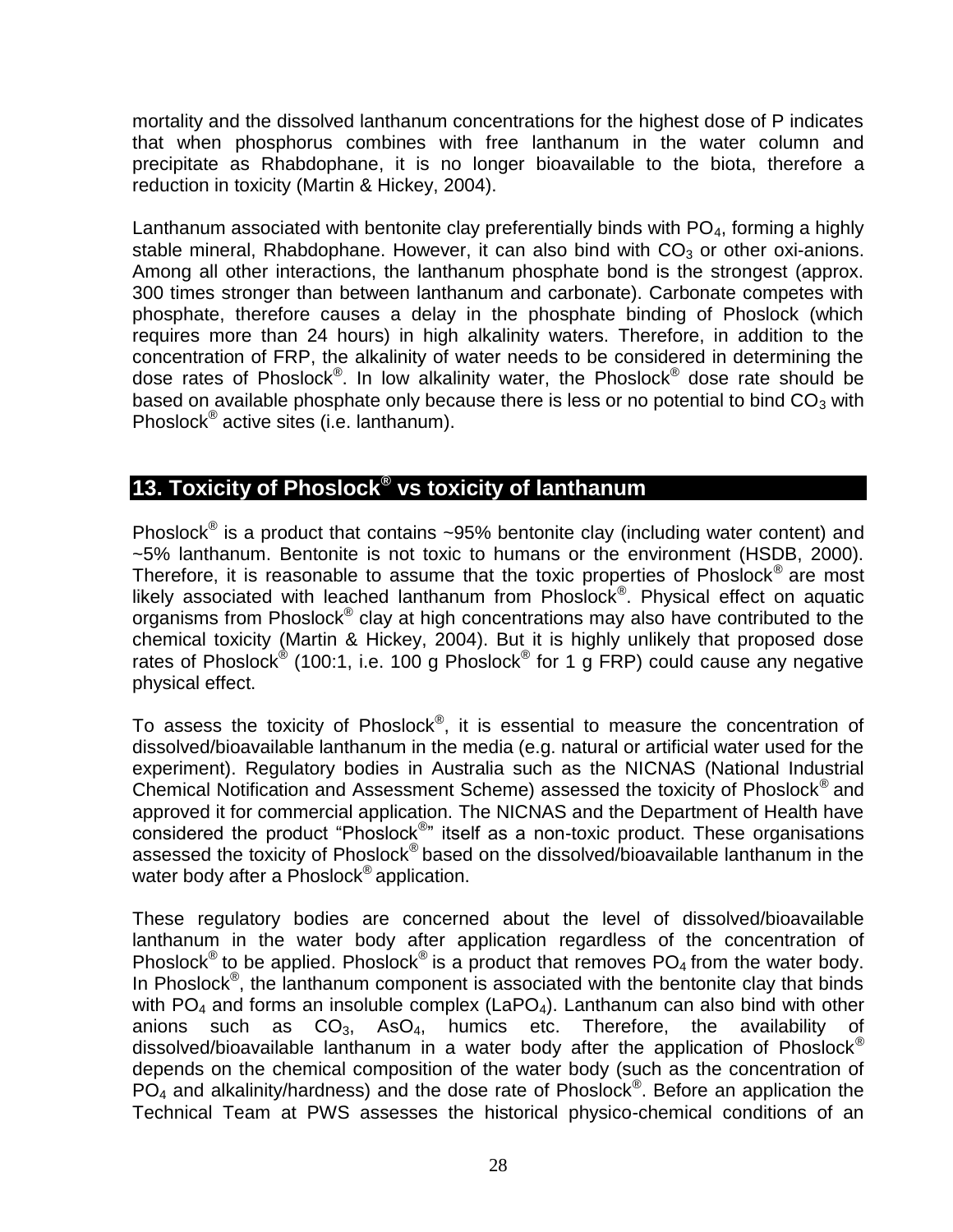application and calculates separate dose rates of Phoslock<sup>®</sup> for each individual water body.

#### <span id="page-29-0"></span>**14. Thickness of sediment capping layer of Phoslock® and its effect on bottom-dwelling organisms**

When Phoslock $^{\circledast}$  granules are added to water, the granules swell and disintegrate as they fall rapidly through the water column, and the product settles on the sediment surface and forms a permeable layer. When Phoslock® is applied as slurry (made from mixing dry granules with the site water), it moves down through the water column at a slower rate and settles on the sediment surface forming a permeable layer. Both slurry and granules of Phoslock® remove FRP from water column while descending, and the permeable sediment capping layer of Phoslock® is capable of adsorbing the  $\overline{\mathsf{FRP}}$  on its available binding sites that released from the sediment. The thickness of the Phoslock<sup>®</sup> layer depends on the dose rate. Earlier applications of Phoslock<sup>®</sup> in the Canning River (conducted by CSIRO in 2000 & 2001) aimed to produce  $0.5 - 1$  mm thick sediment layer (Robb et al., 2003) to prevent the re-release of FRP from the sediment. The previous dose rate of Phoslock® (200:1, i.e. 200 g Phoslock® for 1 g FRP) suggested as a guide for average water and sediment by Phoslock Water Solutions Ltd (PWS) was capable of producing a 1 – 3 mm sediment layer. In the case of the PWS current dose rate (100:1), the sediment layer of a 2 m deep water body will be 0.2 mm thick if the concentration of phosphorus is 0.2 mg/L. Watson-Leung (2008) suggested that a 3,400 mg/L application of Phoslock<sup>®</sup> is needed to produce a 1 mm thick cap on the sediment in the Ontario (Canada) lakes with high alkalinity water.

Phoslock $^{\circledR}$  is a modified clay product and its density is similar to that of the clay that is already present in the sediment. This means that the deposition of a Phoslock® layer on the sediment should be comparable to the general movement of the sediment, with the benthic organisms being able to re-establish themselves in a similar fashion after an application. In addition, the deposition of the Phoslock<sup>®</sup> particles occurs over several hours allowing some organisms (such as the macro-invertebrates) to re-establish themselves in/over the Phoslock® layer. The Phoslock<sup>®</sup> sediment layer is not a solid layer, it is permeable. Clearwater (2004) demonstrated that the Phoslock® capping layer was not toxic to bottom-dwelling organisms such as midge. After a 38 d exposure at a concentration of 400 mg Phoslock<sup>®</sup>/L (40 times higher than average dose rate of Phoslock<sup>®</sup> application), the midge demonstrated no sign of toxicity (Clearwater, 2004). Chronic toxicity tests (10 – 14 days) conducted using Canadian pond water demonstrated that the Phoslock® capping layer was not toxic to bottom-dwelling organisms such as midge, mayfly and amphipod up to 3,400 mg/L dose rate (Watson-Leung, 2008). Microbiological monitoring after the Canning River trial demonstrated that Phoslock<sup>®</sup> had no negative effect on the number of nitrate reducing and denitrifying or total heterotrophic count (THC) bacterial cells, in fact, an increase was observed in the number of denitrifying bacteria present in the sediment at two sites following the addition of Phoslock® (Franzmann et al., 2000; Hancock et al., 2000). The addition of Phoslock® had no detrimental effect on the community composition of the sediment microbiota and the rate of denitrification (Franzmann et al., 2000; Hancock et al., 2000).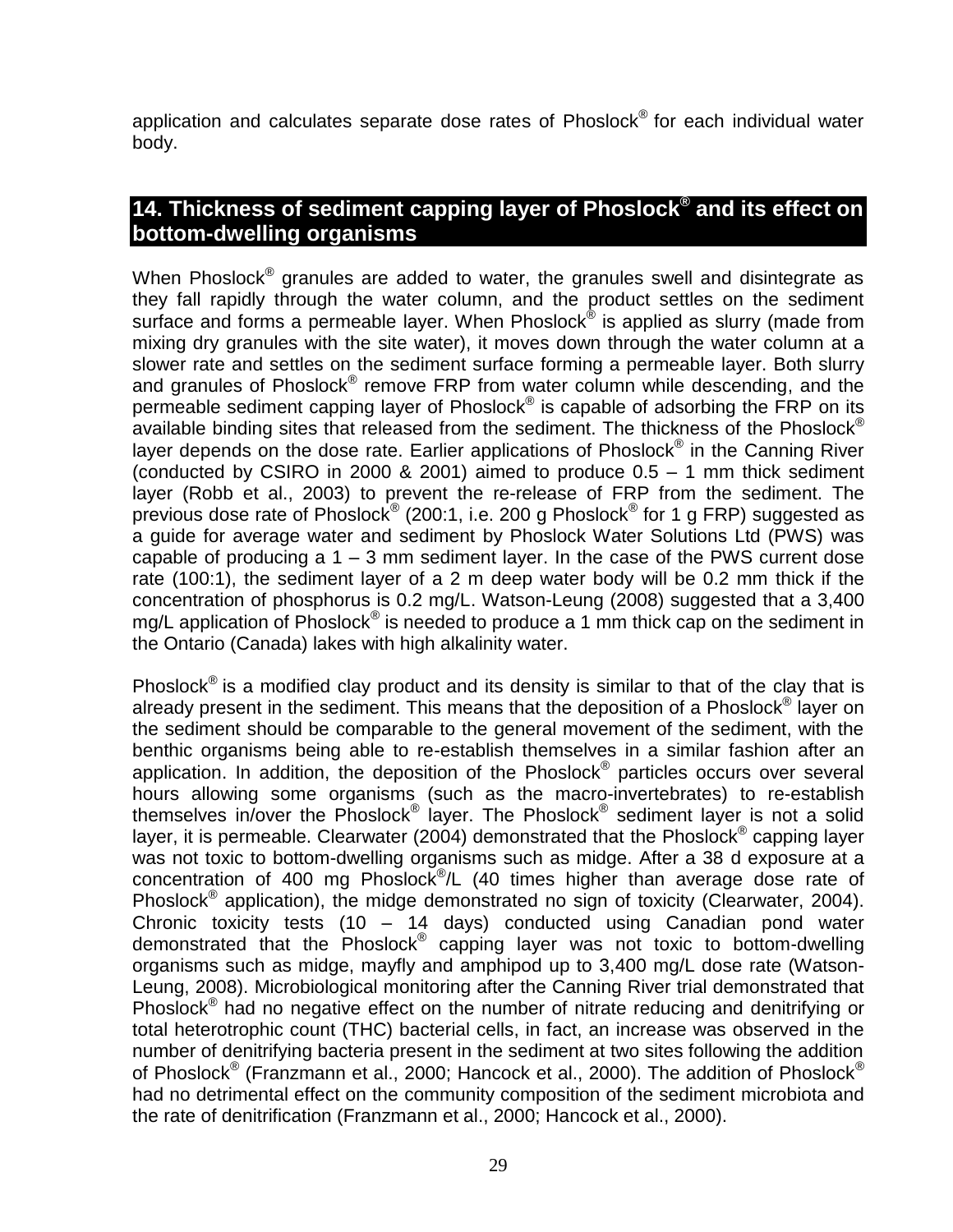#### <span id="page-30-0"></span>**15. Conclusion**

The properties of Phoslock®, the manufacturing process, strict QA & QC guidelines and the results of a large number of toxicity studies reveal that the active ingredient of Phoslock<sup>®</sup>, lanthanum, is the only element that could cause toxic effects to aquatic organisms above certain concentrations when loosely bound lanthanum leaches out from the product as free lanthanum. Therefore, to assess the toxicity of Phoslock $^{\circledast}$ , it is essential to measure the concentration of dissolved lanthanum in the application media (e.g. natural or artificial water used for the toxicity tests). It is also suggested that the toxicity tests be conducted in a manner designed to simulate the application of granular Phoslock<sup>®</sup> to freshwater and utilise a range of exposure concentrations in order to encompass potential application scenarios. This can be achieved by using suspensions of different concentrations of Phoslock® in the toxicity tests.

The results of a large number of acute and chronic toxicity tests of Phoslock $^{\circledR}$  and lanthanum (in the form of  $LaCl<sub>3</sub>$ ) using a number of sensitive organisms and algae including: several species of water flea (Daphnia); several species of Rainbow fish; freshwater shrimp; benthic organisms such as amphipods, mayflies and midge larvae; and two species of algae demonstrated a wide variation in responses of test organisms to Phoslock<sup>®</sup> solutions or leachates (TCLP method) and lanthanum chloride. Differences between experimental methodology and test media may be responsible for these variations. None of these tests demonstrated toxicity of Phoslock<sup>®</sup> to aquatic organisms at the proposed dose rate (i.e. 100:1). Moreover, results from recent toxicity studies using a direct application of Phoslock® granules that were dissolved in low and high alkalinity natural waters demonstrated no toxic effects of Phoslock<sup>®</sup> to aquatic organisms in the solution using up to 13,600 mg Phoslock $^{\circ}$ /L which is several thousands times higher than that of the usual Phoslock® application dose rate.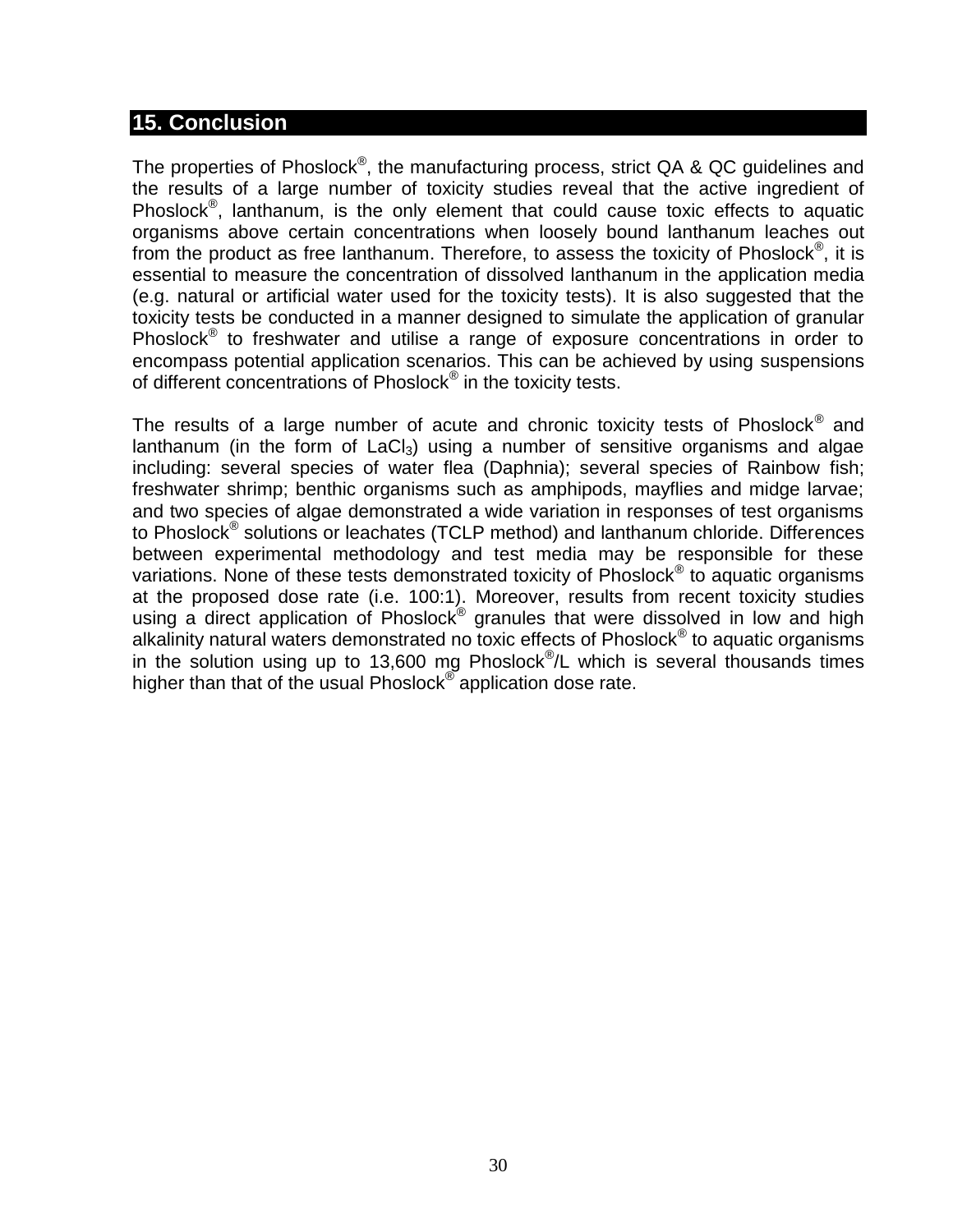#### <span id="page-31-0"></span>**References**

ANZECC & ARMCANZ. 2000. Australian and New Zealand Guidelines for Fresh and Marine Water Quality. Australian and New Zealand Environment and Conservation Council (ANZECC).

<http://www.environment.gov.au/about/councils/anzecc/index.html#reports>

- Clark SB, Choppin GR. 1996. A comparison of dissociation kinetics of rare earth element complexes with synthetic polyelectrolytes and humic acid. In: Humic and Fulvic Acids, Isolation Structure and Environmental Role. ACS Symposium Series 651, Gaffney JS, Marley MA, and Clark SB (eds) Chapter 13, pp 207 – 219.
- Clearwater SJ, Hickey CW. 2004. Ecotoxicity testing of Phoslock on sediment-dwelling aquatic biota and rainbow trout. NIWA (National Institute of Water & Atmospheric Research). Prepared for Ecowise Environmental Pty Ltd. NIWA Client Report No. AUS2004-004, June 2004.
- Clearwater SJ. 2004. Chronic exposure of midge larvae to Phoslock. NIWA (National Institute of Water & Atmospheric Research). Prepared for Ecowise Environmental Pty Ltd. NIWA Client Report No. AUS2004-005, August 2004.
- Douglas GB, Coad DN, Adeney JA. 1997. Sediment Remediation Project: Laboratory and Field Trials, Report to the Rivers Commission. Report No. 97-58 (1997): CSIRO.
- Douglas GB, Robb MS, Coad DN, Ford PW. 2004. In: *Phosphorus in Environmental Technology: Principles and Applications*. E. Valsam9-Jones, Editor. WA. pp. 291 – 320.
- ECOTOX Report. 2006a. Toxicity assessment of two Phoslock™ foumulations to the eastern Rainbowfish. Hydrobiology Pty Ltd, ECOTOX Services Australia. March 2006.
- ECOTOX Report. 2006b. Toxicity assessment of Phoslock<sup>TM</sup> to the freshwater shrimp *Macrobrachium* sp. Hydrobiology Pty Ltd, ECOTOX Services Australia. November 2006.
- ECOTOX Report. 2008. Toxicity assessment of Granulated Phoslock to the Cladoceran *Ceriodaphnia dubia*. Report prepared for Phoslock Water Solutions Ltd. ECOTOX Services Australasia. July 2008.
- Franzmann RS, Toze LZ, Douglas D. 2000. The effect of lanthanum treatment on microbial biomass and community structure in Swan River sediment mecosms. Undated report of CSIRO Land and Water.
- Hancock D, Rogers S, Toze S. 2000. Microbiological monitoring of oxygenation trial on the Canning River: stage III. A consultancy report to the Water and River Commission. October 2000.
- HSDB. 2000. Hazardous Substances Database, Australia.
- Krik KL, Gilbert JJ. 1990. Suspended clay and the population dynamics of planktonic rotifers and cladocerns. Ecology 71: 1741 – 1755.
- Lurling M, Beekman W, Euwe M, Tolman Y, van Oosterhout. 2008. Phoslock<sup>®</sup>: a very promising measure in controlling cyanobacteria. Power point presentation for international conference. Aquatic Ecology & Water Quality management Group, Department of Environmental Sciences, Wageningen University, Natherlands.
- Lurling M, Tolman Y. 2009. Effects of lanthanum and lanthanum-modified clay on growth, survival and reproduction of Daphnia magna. Manuscript submitted for